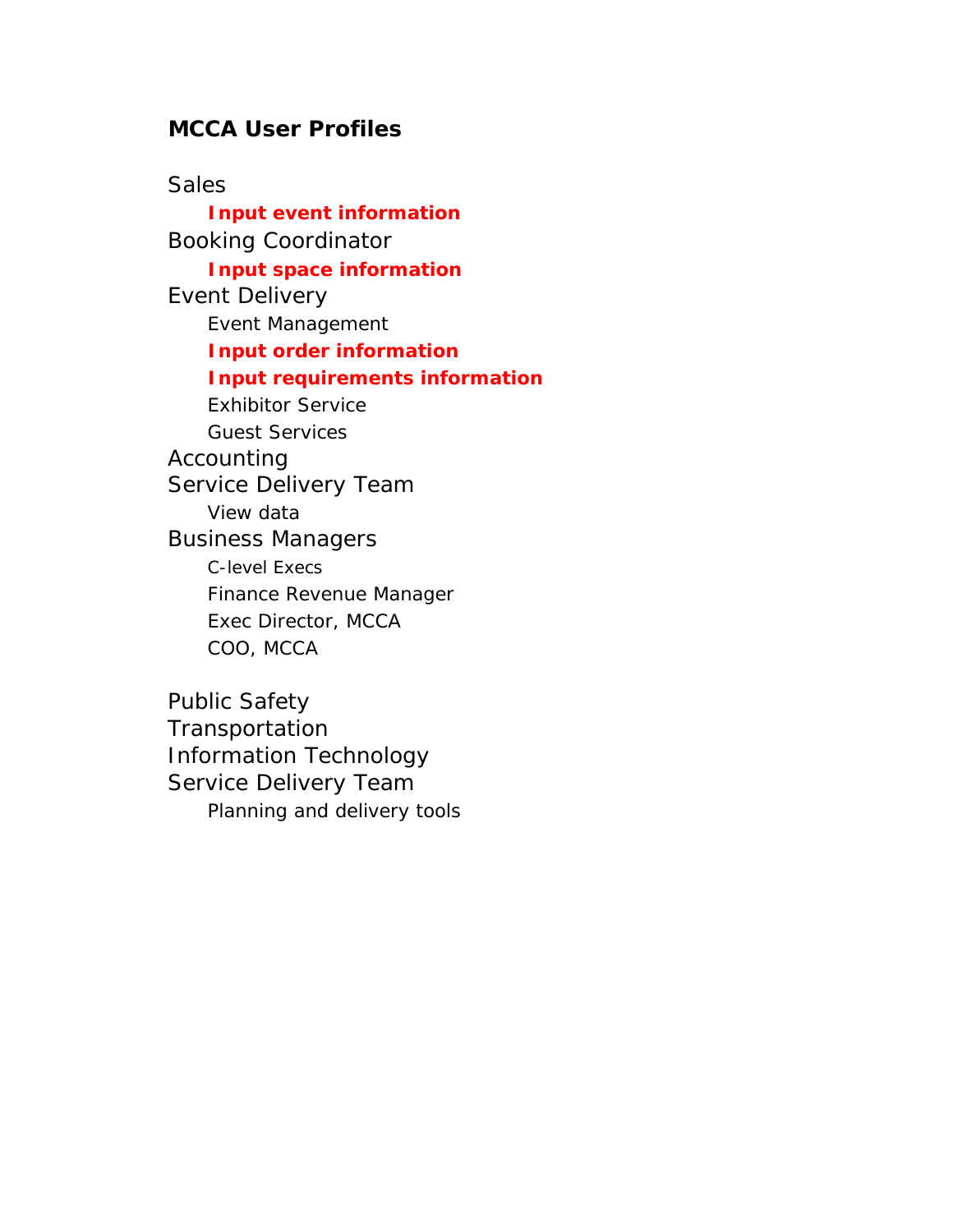| Event Lifecycle<br>Priority (Roles)                                                                                                                                                                                                                                                                                                                                                                                                                                                          |                                                                                    | <b>Main Role</b>                                                                                                                                                                                                                                                                                                                                                                                                                                                                                   |                                       |                                                                                                         |                                                                                              |
|----------------------------------------------------------------------------------------------------------------------------------------------------------------------------------------------------------------------------------------------------------------------------------------------------------------------------------------------------------------------------------------------------------------------------------------------------------------------------------------------|------------------------------------------------------------------------------------|----------------------------------------------------------------------------------------------------------------------------------------------------------------------------------------------------------------------------------------------------------------------------------------------------------------------------------------------------------------------------------------------------------------------------------------------------------------------------------------------------|---------------------------------------|---------------------------------------------------------------------------------------------------------|----------------------------------------------------------------------------------------------|
| Initiate - Start a task or a process;<br>$\begin{tabular}{ c c } \hline \textbf{I} & \textbf{Influte-sut} & \textbf{on} & \textbf{on} & \textbf{on} \\ \hline \textbf{I} & \textbf{amend}, \textbf{eff}, \textbf{and} \textbf{view process} \\ \hline \end{tabular}$                                                                                                                                                                                                                         |                                                                                    |                                                                                                                                                                                                                                                                                                                                                                                                                                                                                                    |                                       |                                                                                                         |                                                                                              |
| content                                                                                                                                                                                                                                                                                                                                                                                                                                                                                      |                                                                                    |                                                                                                                                                                                                                                                                                                                                                                                                                                                                                                    |                                       |                                                                                                         |                                                                                              |
| A Amend - Edit, amend, update and<br>view process content                                                                                                                                                                                                                                                                                                                                                                                                                                    |                                                                                    | $\begin{tabular}{ c c } \hline $a$-square & $a$-space \\ \hline $b$-space & $b$-space \\ \hline $c$-space & $b$-space \\ \hline $c$-space & $c$-space \\ \hline $d$-space & $d$-space \\ \hline $d$-space & $d$-space \\ \hline $e$-space & $e$-space \\ \hline $f$-space & $f$-space \\ \hline $f$-space & $f$-space \\ \hline $g$-space & $f$-space \\ \hline $g$-space & $f$-space \\ \hline $g$-space & $f$-space \\ \hline $g$-space & $f$-space \\ \hline $g$-space & $f$-$<br>$\frac{3}{2}$ | $\frac{\pi}{20}$                      |                                                                                                         | š.                                                                                           |
| View - view process content<br>$\mathbf{V}$                                                                                                                                                                                                                                                                                                                                                                                                                                                  |                                                                                    |                                                                                                                                                                                                                                                                                                                                                                                                                                                                                                    |                                       | $\hat{8}$                                                                                               |                                                                                              |
|                                                                                                                                                                                                                                                                                                                                                                                                                                                                                              |                                                                                    |                                                                                                                                                                                                                                                                                                                                                                                                                                                                                                    |                                       |                                                                                                         |                                                                                              |
| 1.5017.500 system<br>1.02 Customer info<br>1.02 Customer info<br>2. 1.03 Event History (incl paper)<br>2. 1.04 Re-book previous event<br>1.05 Event specifications<br>1.05 Clinct State includes<br>1.05 Clinct State includes                                                                                                                                                                                                                                                               | $\begin{array}{c c c c} & & & & 1 \\ \hline A & A & \end{array}$<br>$\overline{A}$ | V V V V V V V V V                                                                                                                                                                                                                                                                                                                                                                                                                                                                                  |                                       |                                                                                                         | $V$ $V$                                                                                      |
|                                                                                                                                                                                                                                                                                                                                                                                                                                                                                              | 1 A A A<br>1 A A A<br>1 A A A<br>1 A A A<br>V V V V                                |                                                                                                                                                                                                                                                                                                                                                                                                                                                                                                    |                                       | $\begin{array}{ c c c }\n\hline\nv & v & v \\ \hline\n\end{array}$                                      |                                                                                              |
|                                                                                                                                                                                                                                                                                                                                                                                                                                                                                              |                                                                                    |                                                                                                                                                                                                                                                                                                                                                                                                                                                                                                    |                                       | $V$ $V$ $V$                                                                                             |                                                                                              |
| 1.06 Client site visit management<br>1.07 Space availability<br>3. 1.08 Hotels availability<br>1.09 Proposal management<br>1.09 Proposal management                                                                                                                                                                                                                                                                                                                                          |                                                                                    |                                                                                                                                                                                                                                                                                                                                                                                                                                                                                                    |                                       | $\mathbf v$<br>$\mathbf{v}$                                                                             |                                                                                              |
| 1.10 Hold space (iq)<br>1.11 Prepare contract                                                                                                                                                                                                                                                                                                                                                                                                                                                | V V V<br>V V V<br>I A A<br>I A V<br>A                                              |                                                                                                                                                                                                                                                                                                                                                                                                                                                                                                    |                                       |                                                                                                         |                                                                                              |
|                                                                                                                                                                                                                                                                                                                                                                                                                                                                                              |                                                                                    |                                                                                                                                                                                                                                                                                                                                                                                                                                                                                                    |                                       | $\frac{1}{\mathsf{v}}$                                                                                  |                                                                                              |
| 1 1/2 Sign contract<br>2 1/13 Setup Financials for event<br>2 1/14 Create P&L for event<br>1 1/15 Submit payment<br>1.15 Submit payment                                                                                                                                                                                                                                                                                                                                                      |                                                                                    |                                                                                                                                                                                                                                                                                                                                                                                                                                                                                                    |                                       | $\frac{v}{v}$<br>$\mathbf{v}$                                                                           |                                                                                              |
| 1.16 Receive payment<br>1.17 Process payment<br>1.18 Book space (all other status codes)                                                                                                                                                                                                                                                                                                                                                                                                     |                                                                                    |                                                                                                                                                                                                                                                                                                                                                                                                                                                                                                    |                                       |                                                                                                         |                                                                                              |
|                                                                                                                                                                                                                                                                                                                                                                                                                                                                                              | VVVII                                                                              |                                                                                                                                                                                                                                                                                                                                                                                                                                                                                                    |                                       |                                                                                                         |                                                                                              |
| 1 2.01 Assign Event Manager<br>1 2.02 Assign Technical Coordi                                                                                                                                                                                                                                                                                                                                                                                                                                |                                                                                    | $\mathbf{L}$                                                                                                                                                                                                                                                                                                                                                                                                                                                                                       |                                       | V V V                                                                                                   |                                                                                              |
| 3.01 Client info                                                                                                                                                                                                                                                                                                                                                                                                                                                                             |                                                                                    | <u>v v v v v v v v v v v v v v</u><br>$A$ $A$ $A$                                                                                                                                                                                                                                                                                                                                                                                                                                                  |                                       | $A \quad A \quad A$                                                                                     | $V$ $V$                                                                                      |
| 3.02 Assign Exhibitor Services staff<br>1 3.03 Event specifications                                                                                                                                                                                                                                                                                                                                                                                                                          |                                                                                    | A A A I V I V V V V V V V V V V V V V V                                                                                                                                                                                                                                                                                                                                                                                                                                                            |                                       | $\begin{array}{c c c c c} \n\times & \vee & \vee & \vee \\ \n\times & \vee & \vee & \vee \n\end{array}$ | $\begin{array}{c c c} \mathbf{V} & \mathbf{V} \\ \hline \mathbf{V} & \mathbf{V} \end{array}$ |
| 2 3.04 View Eyent Information<br>2 3.04 View Event Information History<br>3 3.05 Client site visit management<br>1 3.07 Space change request<br>1 3.07 Space change request                                                                                                                                                                                                                                                                                                                  |                                                                                    | $\frac{1}{V}$<br>$\begin{array}{c c}\n1 \\ N \\ N\n\end{array}$<br>A<br>$V = V$                                                                                                                                                                                                                                                                                                                                                                                                                    |                                       | $\mathbf v$                                                                                             |                                                                                              |
| 3.08 Space availability                                                                                                                                                                                                                                                                                                                                                                                                                                                                      |                                                                                    | $\frac{1}{\mathsf{v}}$                                                                                                                                                                                                                                                                                                                                                                                                                                                                             |                                       | $\frac{8}{1}$<br><b>v</b>                                                                               |                                                                                              |
| 3.09 Book/release<br>2 3.10 View inventory<br>2 3.11 Reserve inventory                                                                                                                                                                                                                                                                                                                                                                                                                       |                                                                                    | $\pm 1$                                                                                                                                                                                                                                                                                                                                                                                                                                                                                            |                                       |                                                                                                         |                                                                                              |
| 3.12 Request for new inventory                                                                                                                                                                                                                                                                                                                                                                                                                                                               |                                                                                    | THE TH                                                                                                                                                                                                                                                                                                                                                                                                                                                                                             |                                       |                                                                                                         |                                                                                              |
|                                                                                                                                                                                                                                                                                                                                                                                                                                                                                              |                                                                                    | $\begin{array}{c c}\nV & V \\ V & V \\ A & A \\ I & I\n\end{array}$<br>THE V V V V                                                                                                                                                                                                                                                                                                                                                                                                                 |                                       |                                                                                                         |                                                                                              |
|                                                                                                                                                                                                                                                                                                                                                                                                                                                                                              |                                                                                    | $A$ $A$                                                                                                                                                                                                                                                                                                                                                                                                                                                                                            |                                       | $\frac{\mathsf{v}}{\mathsf{v}}$                                                                         |                                                                                              |
|                                                                                                                                                                                                                                                                                                                                                                                                                                                                                              |                                                                                    | $\frac{v}{v}$<br>$\frac{v}{v}$<br>$\frac{V}{A}$                                                                                                                                                                                                                                                                                                                                                                                                                                                    |                                       |                                                                                                         |                                                                                              |
|                                                                                                                                                                                                                                                                                                                                                                                                                                                                                              |                                                                                    | <b>THAIRAA</b>                                                                                                                                                                                                                                                                                                                                                                                                                                                                                     |                                       |                                                                                                         |                                                                                              |
| $\begin{tabular}{ c c } \hline \textbf{2} & 313 \textbf{ Square its rest where } \\ \hline \textbf{3} & 312 \textbf{ Square its rest where} \\ \hline \textbf{7} & 314 \textbf{ Space Hospital} \\ \hline \textbf{8} & 315 \textbf{ Space Hospital} \\ \hline \textbf{1} & 315 \textbf{ Space digital} \\ \hline \textbf{2} & 310 \textbf{ B} & 308 \textbf{F} \\ \hline \textbf{3} & 310 \textbf{ B} & 308 \textbf{F} \\ \hline \textbf{2} & 311 \textbf{ B} & 308 \textbf{F$               |                                                                                    |                                                                                                                                                                                                                                                                                                                                                                                                                                                                                                    |                                       |                                                                                                         |                                                                                              |
| 3.25 Lighting Services request<br>3.26 Transportation Services request                                                                                                                                                                                                                                                                                                                                                                                                                       |                                                                                    |                                                                                                                                                                                                                                                                                                                                                                                                                                                                                                    |                                       |                                                                                                         |                                                                                              |
| 3.27 Parking Services request<br>3.28 Bags Services request                                                                                                                                                                                                                                                                                                                                                                                                                                  |                                                                                    |                                                                                                                                                                                                                                                                                                                                                                                                                                                                                                    |                                       |                                                                                                         |                                                                                              |
| 1 3.29 Building Services request<br>1 3.30 Telecom Services request<br>1 3.31 Cleaning Services request<br>2 3.32 AV Services request<br>2 3.32 AV Services request                                                                                                                                                                                                                                                                                                                          |                                                                                    |                                                                                                                                                                                                                                                                                                                                                                                                                                                                                                    |                                       |                                                                                                         | $\mathbf{I}$ $\mathbf{A}$                                                                    |
|                                                                                                                                                                                                                                                                                                                                                                                                                                                                                              |                                                                                    | $\blacksquare$                                                                                                                                                                                                                                                                                                                                                                                                                                                                                     |                                       |                                                                                                         |                                                                                              |
| 2 3.33 Food & Beverage Services request<br>2 3.34 Rigging Services request<br>2 3.35 Other external vendor request                                                                                                                                                                                                                                                                                                                                                                           |                                                                                    | $\mathbf{E}=\mathbf{E}$                                                                                                                                                                                                                                                                                                                                                                                                                                                                            |                                       |                                                                                                         |                                                                                              |
| 1 3.36 Cancel request<br>1 3.36 Cancel request<br>1 3.37 Electrical Services work order                                                                                                                                                                                                                                                                                                                                                                                                      |                                                                                    |                                                                                                                                                                                                                                                                                                                                                                                                                                                                                                    |                                       |                                                                                                         |                                                                                              |
| 3.38 Plumbing Services work order<br>3.39 IT Services work order<br>3.40 Security Services work order                                                                                                                                                                                                                                                                                                                                                                                        |                                                                                    | <b>TALAAA</b>                                                                                                                                                                                                                                                                                                                                                                                                                                                                                      |                                       |                                                                                                         |                                                                                              |
| 3.41 HVAC Services work order<br>3.42 Lighting Services work order                                                                                                                                                                                                                                                                                                                                                                                                                           |                                                                                    |                                                                                                                                                                                                                                                                                                                                                                                                                                                                                                    |                                       |                                                                                                         |                                                                                              |
| 3.43 Transportation Services work order<br>3.44 Parking Services work order<br>3.45 Bags Services work order                                                                                                                                                                                                                                                                                                                                                                                 |                                                                                    |                                                                                                                                                                                                                                                                                                                                                                                                                                                                                                    |                                       |                                                                                                         |                                                                                              |
| 3.46 Building Services work order<br>3.47 Telecom Services work order                                                                                                                                                                                                                                                                                                                                                                                                                        |                                                                                    |                                                                                                                                                                                                                                                                                                                                                                                                                                                                                                    |                                       |                                                                                                         | $\blacksquare$                                                                               |
| 1 3.48 Cleaning Services work order<br>2 3.49 A/V Services work order                                                                                                                                                                                                                                                                                                                                                                                                                        |                                                                                    | $\begin{array}{c c c c c c} \hline \textbf{I} & \textbf{A} & \textbf{V} & \textbf{V} & \textbf{V} \\\hline \end{array}$                                                                                                                                                                                                                                                                                                                                                                            |                                       |                                                                                                         |                                                                                              |
| 2 3.50 Food & Beverage Services work order<br>2 3.51 Rigging Services work order                                                                                                                                                                                                                                                                                                                                                                                                             |                                                                                    |                                                                                                                                                                                                                                                                                                                                                                                                                                                                                                    |                                       |                                                                                                         |                                                                                              |
| 2 3.52 Other external vendor work order<br>3.53 Request to cancel work order<br>1 3.54 Cancel work order<br>1 3.55 Assign & schedule staff<br>1 3.56 Discount Client order                                                                                                                                                                                                                                                                                                                   |                                                                                    | $-1$ $-1$<br>$-1$ $-1$ $-1$                                                                                                                                                                                                                                                                                                                                                                                                                                                                        |                                       |                                                                                                         |                                                                                              |
|                                                                                                                                                                                                                                                                                                                                                                                                                                                                                              |                                                                                    | $\frac{1}{2}$ $\frac{1}{2}$                                                                                                                                                                                                                                                                                                                                                                                                                                                                        | $V$ $V$                               |                                                                                                         |                                                                                              |
| 3.57 Submit Client services payment<br>3.58 Process Client services payment                                                                                                                                                                                                                                                                                                                                                                                                                  |                                                                                    |                                                                                                                                                                                                                                                                                                                                                                                                                                                                                                    | $\frac{1}{\sqrt{2}}$<br>$\frac{V}{V}$ |                                                                                                         |                                                                                              |
| 3.59 Discount exhibitor order<br>3.60 Submit exhibitor services payment<br>3.61 Process exhibitor services paym                                                                                                                                                                                                                                                                                                                                                                              |                                                                                    |                                                                                                                                                                                                                                                                                                                                                                                                                                                                                                    | V<br>$\overline{\phantom{a}}$         |                                                                                                         |                                                                                              |
| 4.01 Client info                                                                                                                                                                                                                                                                                                                                                                                                                                                                             |                                                                                    |                                                                                                                                                                                                                                                                                                                                                                                                                                                                                                    |                                       |                                                                                                         | $V$ $V$                                                                                      |
| 4.01 Client info<br>4.02 Event specifications                                                                                                                                                                                                                                                                                                                                                                                                                                                |                                                                                    | $\begin{array}{c c}\n\cdot & \cdot \\ \hline\nv & v \\ \hline\n1 & 1\n\end{array}$                                                                                                                                                                                                                                                                                                                                                                                                                 |                                       | $\begin{array}{c ccccc}\nA & A & A & A \\ V & V & V & V \\ V & V & V & V\n\end{array}$                  |                                                                                              |
| 4.03 View Event Information History<br>1.4.04 Amend contract<br>1.4.05 View space availability                                                                                                                                                                                                                                                                                                                                                                                               |                                                                                    |                                                                                                                                                                                                                                                                                                                                                                                                                                                                                                    |                                       |                                                                                                         |                                                                                              |
| 4.06 Request book/release space<br>4.07 Book/release space                                                                                                                                                                                                                                                                                                                                                                                                                                   |                                                                                    |                                                                                                                                                                                                                                                                                                                                                                                                                                                                                                    |                                       |                                                                                                         |                                                                                              |
| 2 4.08 View inventory<br>2 4.09 Reserve inventory<br>4.10 T                                                                                                                                                                                                                                                                                                                                                                                                                                  |                                                                                    | $\frac{1}{2}$ , $\frac{1}{2}$                                                                                                                                                                                                                                                                                                                                                                                                                                                                      |                                       |                                                                                                         |                                                                                              |
| $\begin{tabular}{c c c} \multicolumn{2}{c}{\textbf{2.4.00} Reaveive window}\\ \multicolumn{2}{c}{\textbf{3.4.00} Reave's Newtonity}\\ \multicolumn{2}{c}{\textbf{7.4.10} Ordegicativeity}\\ \multicolumn{2}{c}{\textbf{7.4.12} Seave intensity}\\ \multicolumn{2}{c}{\textbf{8.4.15} Seave utility}\\ \multicolumn{2}{c}{\textbf{2.4.15} Seave utility}\\ \multicolumn{2}{c}{\textbf{2.4.15} Beare's flow of equator.}\\ \multicolumn{2}{c}{\textbf{2.4.15} Reimes is flow of equator.}\\ \$ |                                                                                    | <b>THEYVVVV</b>                                                                                                                                                                                                                                                                                                                                                                                                                                                                                    |                                       | $\mathbf{v}$                                                                                            |                                                                                              |
|                                                                                                                                                                                                                                                                                                                                                                                                                                                                                              |                                                                                    | $\mathbf{A}$<br>$1 - a$<br>÷<br>т                                                                                                                                                                                                                                                                                                                                                                                                                                                                  |                                       |                                                                                                         |                                                                                              |
|                                                                                                                                                                                                                                                                                                                                                                                                                                                                                              |                                                                                    | <u> Time de la partid de la part</u>                                                                                                                                                                                                                                                                                                                                                                                                                                                               |                                       |                                                                                                         |                                                                                              |
|                                                                                                                                                                                                                                                                                                                                                                                                                                                                                              |                                                                                    |                                                                                                                                                                                                                                                                                                                                                                                                                                                                                                    |                                       |                                                                                                         |                                                                                              |
| 2 4.19 Statistics request<br>2 4.20 Lighting Services request<br>2 4.20 Lighting Services request<br>2 4.21 Transportation Services request<br>2 4.22 Boatle Services request<br>2 4.22 Boatle Services request                                                                                                                                                                                                                                                                              |                                                                                    |                                                                                                                                                                                                                                                                                                                                                                                                                                                                                                    |                                       |                                                                                                         |                                                                                              |
| 4.23 Building Services requi<br>2 4.24 Telecom Services request                                                                                                                                                                                                                                                                                                                                                                                                                              |                                                                                    | $\mathbf{H}$                                                                                                                                                                                                                                                                                                                                                                                                                                                                                       |                                       |                                                                                                         | $\mathbf{I}$ $\mathbf{A}$                                                                    |
| 2 4.25 Cleaning Services request<br>2 4.26 A/V Services request                                                                                                                                                                                                                                                                                                                                                                                                                              |                                                                                    |                                                                                                                                                                                                                                                                                                                                                                                                                                                                                                    |                                       |                                                                                                         |                                                                                              |
| 2 4.27 Food & Beverage Services request<br>2 4.28 Rigging Services request                                                                                                                                                                                                                                                                                                                                                                                                                   |                                                                                    |                                                                                                                                                                                                                                                                                                                                                                                                                                                                                                    |                                       |                                                                                                         |                                                                                              |
| 2 4.29 Other external vendor request                                                                                                                                                                                                                                                                                                                                                                                                                                                         |                                                                                    |                                                                                                                                                                                                                                                                                                                                                                                                                                                                                                    |                                       |                                                                                                         |                                                                                              |
| 2 4.30 Cancel services request<br>2 4.31 Electrical Services work order<br>2 4.32 Plumbling Services work order<br>2 4.33 IT Services work order                                                                                                                                                                                                                                                                                                                                             |                                                                                    | <b>THE VIIVAA</b>                                                                                                                                                                                                                                                                                                                                                                                                                                                                                  |                                       |                                                                                                         |                                                                                              |
| 2 4.34 Security Services work order<br>2 4.35 HVAC Services work order                                                                                                                                                                                                                                                                                                                                                                                                                       |                                                                                    |                                                                                                                                                                                                                                                                                                                                                                                                                                                                                                    |                                       |                                                                                                         |                                                                                              |
| 2 4.36 Lighting Services work order<br>2 4.37 Transportation Services work order<br>2 4.38 Bags Services work order                                                                                                                                                                                                                                                                                                                                                                          |                                                                                    |                                                                                                                                                                                                                                                                                                                                                                                                                                                                                                    |                                       |                                                                                                         |                                                                                              |
| 2 4.39 Building Services work order<br>2 4.40 Telecom Services work order                                                                                                                                                                                                                                                                                                                                                                                                                    |                                                                                    | $\mathbf{L}$                                                                                                                                                                                                                                                                                                                                                                                                                                                                                       |                                       |                                                                                                         | $\blacksquare$                                                                               |
| 2 4.41 Cleaning Services work order<br>2 4.42 A/V Services work order                                                                                                                                                                                                                                                                                                                                                                                                                        |                                                                                    |                                                                                                                                                                                                                                                                                                                                                                                                                                                                                                    |                                       |                                                                                                         |                                                                                              |
| 2 4.43 Food & Beverage Services work order<br>2 4.44 Rigging Services work order                                                                                                                                                                                                                                                                                                                                                                                                             |                                                                                    |                                                                                                                                                                                                                                                                                                                                                                                                                                                                                                    |                                       |                                                                                                         |                                                                                              |
| 2 4.45 Other external vendor work order<br>4.46 Request work order cancellation<br>2 4.47 Cancel work order                                                                                                                                                                                                                                                                                                                                                                                  |                                                                                    |                                                                                                                                                                                                                                                                                                                                                                                                                                                                                                    |                                       |                                                                                                         |                                                                                              |
| 4.48 Discount Client order<br>4.49 Submit Client services payment                                                                                                                                                                                                                                                                                                                                                                                                                            |                                                                                    | $1 - 1$<br>11111111<br>$\mathbf{L}$                                                                                                                                                                                                                                                                                                                                                                                                                                                                | $V$ $V$                               | V A V                                                                                                   |                                                                                              |
| 4.50 Process Client services payment<br>2 4.51 Assign & schedule staff                                                                                                                                                                                                                                                                                                                                                                                                                       |                                                                                    | $\frac{1}{2}$<br>$\frac{v}{v}$<br><b>THEFTWWW</b>                                                                                                                                                                                                                                                                                                                                                                                                                                                  | $V = -1$<br>V<br>$\mathbf{v}$         | $\mathbf{v}$<br>V A V                                                                                   |                                                                                              |
| 2 4.52 Discount exhibitor services<br>2 4.53 Submit exhibitor services payment<br>2 4.54 Process exhibitor services payment                                                                                                                                                                                                                                                                                                                                                                  |                                                                                    | V V V V V V V                                                                                                                                                                                                                                                                                                                                                                                                                                                                                      | $\mathbf{u}$<br>V                     | $\mathbf{v}$                                                                                            |                                                                                              |
|                                                                                                                                                                                                                                                                                                                                                                                                                                                                                              |                                                                                    | A A A A A A A<br><u>V V V V V V V V V V V V V</u>                                                                                                                                                                                                                                                                                                                                                                                                                                                  |                                       | A A A                                                                                                   | $V$ $V$                                                                                      |
| 1 5.01 Client Info<br>1 5.02 Amend contract<br>2 5.03 Electrical Service reconcile                                                                                                                                                                                                                                                                                                                                                                                                           |                                                                                    | $\mathbf{v}$                                                                                                                                                                                                                                                                                                                                                                                                                                                                                       |                                       |                                                                                                         |                                                                                              |
| 2 5.04 Plumbing Service reconcile<br>2 5.05 IT Service reconcile<br>2 5.06 Security Service reconcile                                                                                                                                                                                                                                                                                                                                                                                        |                                                                                    | I I V V A V A<br>$\mathbf{v}$<br>$\mathbf{v}$                                                                                                                                                                                                                                                                                                                                                                                                                                                      |                                       |                                                                                                         |                                                                                              |
| 2 5.07 HVAC Service reconcile<br>2 5.08 Lighting Service reconcile                                                                                                                                                                                                                                                                                                                                                                                                                           |                                                                                    | $\mathbf{v}$<br>$\mathbf{v}$                                                                                                                                                                                                                                                                                                                                                                                                                                                                       |                                       |                                                                                                         |                                                                                              |
| 2 5.09 Transportation Service reconcile<br>2 5.10 Bags Service reconcile                                                                                                                                                                                                                                                                                                                                                                                                                     |                                                                                    |                                                                                                                                                                                                                                                                                                                                                                                                                                                                                                    |                                       |                                                                                                         |                                                                                              |
| 2 5.11 Building Service reconcile<br>2 5.12 Building damage reconcile<br>2 5.13 Telephone Service reconcile                                                                                                                                                                                                                                                                                                                                                                                  |                                                                                    |                                                                                                                                                                                                                                                                                                                                                                                                                                                                                                    |                                       |                                                                                                         | $\  \cdot \ $                                                                                |
| 2 5.14 Cleaning Service reconcile<br>2 5.15 A/V Service reconcile                                                                                                                                                                                                                                                                                                                                                                                                                            |                                                                                    | $\mathbf{H}$                                                                                                                                                                                                                                                                                                                                                                                                                                                                                       |                                       |                                                                                                         |                                                                                              |
| 2 5.16 Food & Beverage Service reconcile<br>2 5.17 Rigging Service reconcile<br>2 5.18 Inventory Reconcile                                                                                                                                                                                                                                                                                                                                                                                   |                                                                                    | $\mathbf{I}$ $\mathbf{V}$                                                                                                                                                                                                                                                                                                                                                                                                                                                                          |                                       |                                                                                                         | $\mathbf{I}$ $\mathbf{V}$                                                                    |
| 1 6.01 Update Telephone Billing Info                                                                                                                                                                                                                                                                                                                                                                                                                                                         |                                                                                    |                                                                                                                                                                                                                                                                                                                                                                                                                                                                                                    | $\mathbf{v}$<br>$\mathbf{v}$          |                                                                                                         |                                                                                              |
| 2 6.02 Internal Service Review<br>2 6.03 Exhibitor Service Review                                                                                                                                                                                                                                                                                                                                                                                                                            |                                                                                    |                                                                                                                                                                                                                                                                                                                                                                                                                                                                                                    |                                       | $V$ $V$ $V$                                                                                             |                                                                                              |
| 6.04 Discount exhibitor order<br>6.06 Submit payment                                                                                                                                                                                                                                                                                                                                                                                                                                         |                                                                                    | <u> X X X I I I X X V V V</u><br>V                                                                                                                                                                                                                                                                                                                                                                                                                                                                 | $\frac{v}{v}$                         | $\begin{array}{c c}\n\hline\nv & v & v\n\end{array}$                                                    | $\mathbf{v}$                                                                                 |
| 6.07 Process payment<br>6.08 Process refund                                                                                                                                                                                                                                                                                                                                                                                                                                                  |                                                                                    | <u>VVVVVVV</u>                                                                                                                                                                                                                                                                                                                                                                                                                                                                                     | $\blacksquare$                        | $\begin{array}{c c c c c} \n\times & \vee & \vee & \vee \\ \n\times & \vee & \vee \end{array}$          |                                                                                              |
| 7.01 Client nfo                                                                                                                                                                                                                                                                                                                                                                                                                                                                              |                                                                                    | in viene in vier viene in de standing vie<br>$\begin{array}{ c c c c c }\hline \textbf{v} & \textbf{v} & \textbf{v} \\ \hline \textbf{v} & \textbf{v} & \textbf{v} \\ \hline \end{array}$                                                                                                                                                                                                                                                                                                          |                                       |                                                                                                         |                                                                                              |
|                                                                                                                                                                                                                                                                                                                                                                                                                                                                                              |                                                                                    |                                                                                                                                                                                                                                                                                                                                                                                                                                                                                                    |                                       | $\begin{array}{ c c c c }\hline A & A & A \\ \hline V & V & \\ \hline V & V & V \\ \hline \end{array}$  |                                                                                              |
|                                                                                                                                                                                                                                                                                                                                                                                                                                                                                              |                                                                                    | THUVVVV VV                                                                                                                                                                                                                                                                                                                                                                                                                                                                                         | $\frac{v}{v}$<br>$\frac{v}{v}$        | $\begin{array}{c c c c c} \n\times & \vee & \vee \\ \n\times & \vee & \end{array}$                      |                                                                                              |
| 7.05 Dispute resolution                                                                                                                                                                                                                                                                                                                                                                                                                                                                      |                                                                                    |                                                                                                                                                                                                                                                                                                                                                                                                                                                                                                    |                                       |                                                                                                         |                                                                                              |
| 7.06 Generate invoice<br>7.07 Submit payment<br>7.08 Process payment                                                                                                                                                                                                                                                                                                                                                                                                                         |                                                                                    |                                                                                                                                                                                                                                                                                                                                                                                                                                                                                                    |                                       |                                                                                                         |                                                                                              |
| 7.09 Process refund                                                                                                                                                                                                                                                                                                                                                                                                                                                                          |                                                                                    | VVVVVVV                                                                                                                                                                                                                                                                                                                                                                                                                                                                                            | $\frac{V}{V}$ $\frac{1}{1}$           | $\begin{array}{c c c c c} \n\times & \vee & \vee & \vee \\ \n\times & \vee & \vee & \vee \end{array}$   |                                                                                              |
| 8.01 Client info<br>8.02 Client surveys - generate                                                                                                                                                                                                                                                                                                                                                                                                                                           |                                                                                    | $\begin{array}{c c}\nA & A & A \\ \hline\n\end{array}$<br>$\frac{A}{V}$<br>$\frac{A}{V}$<br>$\frac{A}{V}$<br>$\frac{A}{V}$<br>$\frac{v}{v}$<br>$\mathbf{v}$<br>$\mathbf{v}$<br><b>V</b>                                                                                                                                                                                                                                                                                                            |                                       | $\begin{array}{c c c c}\nA & A & A \\ \hline\nV & V & \n\end{array}$                                    | $\mathbf{v}$                                                                                 |
| 8.03 Client survey responses<br>8.04 Exhibitor surveys - generate                                                                                                                                                                                                                                                                                                                                                                                                                            |                                                                                    | $\mathbf v$<br>$\mathbf v$<br>$\overline{\mathsf{v}}$                                                                                                                                                                                                                                                                                                                                                                                                                                              |                                       | $\mathbf v$<br>$\overline{\mathsf{v}}$                                                                  | $\mathbf{V}$                                                                                 |
| 8.05 Exhibitor survey responses<br>8.06 Attendee surveys - generate                                                                                                                                                                                                                                                                                                                                                                                                                          |                                                                                    | v<br>$\mathbf v$<br>$\frac{v}{v}$<br>V                                                                                                                                                                                                                                                                                                                                                                                                                                                             |                                       | $\mathbf v$<br>$\mathbf{v}$                                                                             | $\mathbf{v}$                                                                                 |
| 8.07 Attendee survey responses<br>8.08 Event post-con<br>8.09 Update building damage                                                                                                                                                                                                                                                                                                                                                                                                         |                                                                                    | $\frac{1}{\mathbf{v}}$<br>$\frac{v}{v}$<br>$\mathbf{I}$<br>$\mathbf{v}$<br>$\mathbf{v}$<br>$\mathbf{v}$<br>$\mathbf v$<br>$\mathbf v$                                                                                                                                                                                                                                                                                                                                                              |                                       | $\frac{v}{v}$<br>$\mathbf{v}$<br>$\mathbf v$                                                            |                                                                                              |
| 8.10 Building damage repair approval<br>8.11 Building damage repair order                                                                                                                                                                                                                                                                                                                                                                                                                    |                                                                                    | $\mathbf{v}$<br>$\mathbf{v}$<br>$\mathbf{v}$<br>V V V V                                                                                                                                                                                                                                                                                                                                                                                                                                            |                                       | $\mathbf{v}$                                                                                            |                                                                                              |
| 8.12 Valuate building damage                                                                                                                                                                                                                                                                                                                                                                                                                                                                 |                                                                                    | $\leq$ $\leq$ $\leq$<br>$\mathbf v$                                                                                                                                                                                                                                                                                                                                                                                                                                                                | Ľ                                     | $\frac{v}{v}$<br>$\mathbf{v}$<br>$\mathbf{v}$<br>$\mathbf{v}$                                           |                                                                                              |
| 8.13 Invoice for building damage<br>8.14 Submit building damage payment<br>8.15 Process building damage payment                                                                                                                                                                                                                                                                                                                                                                              |                                                                                    | $V$ $V$                                                                                                                                                                                                                                                                                                                                                                                                                                                                                            | $\overline{1}$                        | $V$ $V$ $V$                                                                                             |                                                                                              |
| 1 7.01 Client Inc.<br>1 7.02 Amend contract<br>2 7.03 Internal Service Review<br>2 7.04 Client Service Review<br>9.01 Custom reports<br>9.02 Application support                                                                                                                                                                                                                                                                                                                             |                                                                                    | $\frac{1}{\mathsf{v}}$                                                                                                                                                                                                                                                                                                                                                                                                                                                                             | <u>n in Thomas Ba</u>                 | <u>an an an </u>                                                                                        |                                                                                              |
| 1 9.03 Purchase & rental management                                                                                                                                                                                                                                                                                                                                                                                                                                                          |                                                                                    | $\frac{v}{v}$<br>$\mathbf{v}$                                                                                                                                                                                                                                                                                                                                                                                                                                                                      |                                       |                                                                                                         |                                                                                              |
| 9.04 Inventory management<br>2 9.05 Labor management<br>1 9.06 View Event Calendar                                                                                                                                                                                                                                                                                                                                                                                                           |                                                                                    | $\frac{1}{\sqrt{2}}$                                                                                                                                                                                                                                                                                                                                                                                                                                                                               |                                       | $\begin{array}{c cc}\nA & A \\ \hline\nA & A \\ V & V\n\end{array}$                                     |                                                                                              |

**Event I**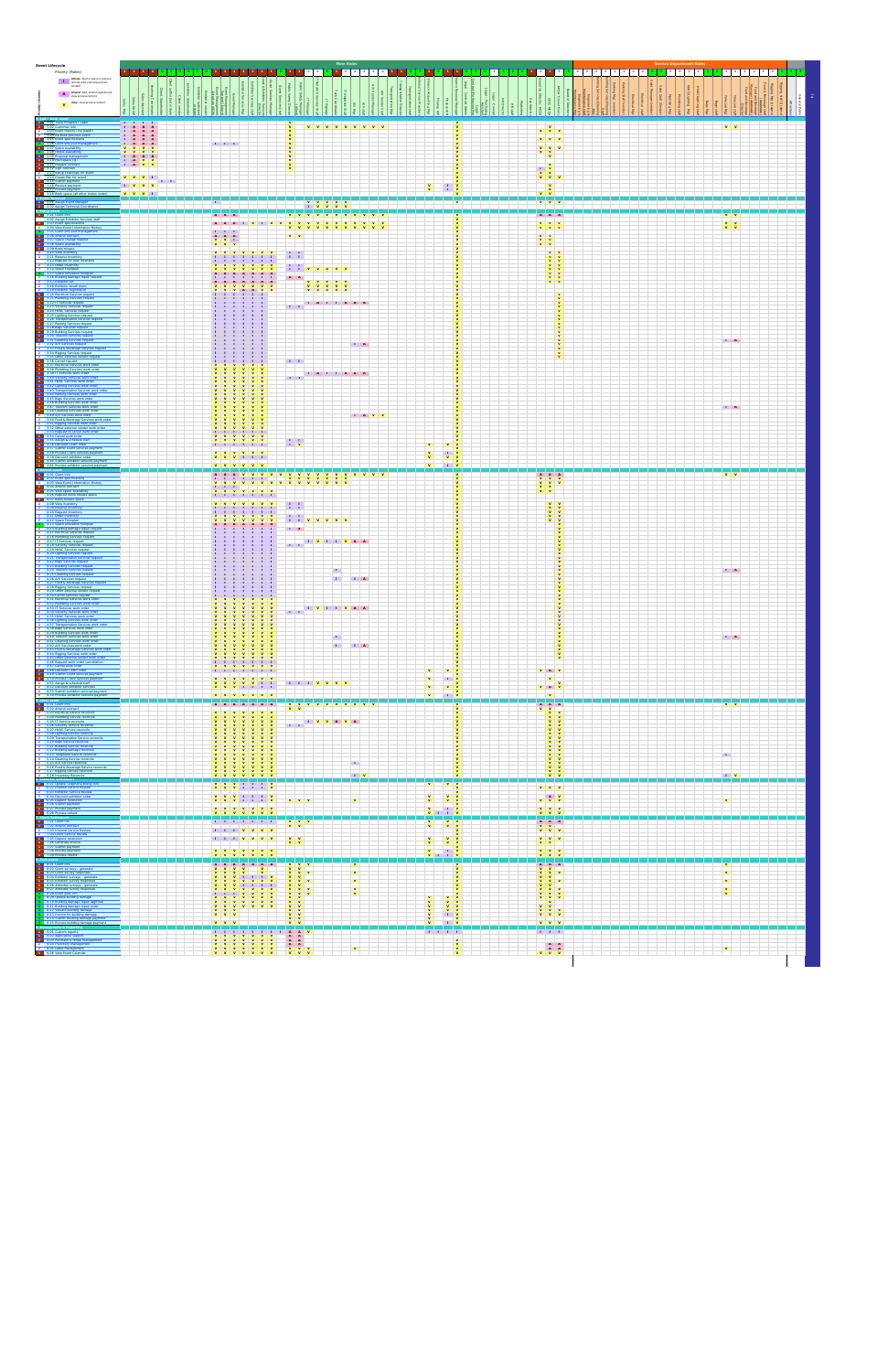| <b>Event Lifecycle</b><br>Priority (Roles)                                                                                                                                                                                                                                     |                |          |                      | $2 \t2$                                                                                                              | $2$ 2 2 2 2 2  |                                                                                          |                                                                                                                                                                                                                                                                                                                                                                                                                                                |                                                                                                                                                                                                                                                                                                                                                                                                                                   |                                      | 2 2 2 2                                  |                                                                                                                                                                                                                                 |
|--------------------------------------------------------------------------------------------------------------------------------------------------------------------------------------------------------------------------------------------------------------------------------|----------------|----------|----------------------|----------------------------------------------------------------------------------------------------------------------|----------------|------------------------------------------------------------------------------------------|------------------------------------------------------------------------------------------------------------------------------------------------------------------------------------------------------------------------------------------------------------------------------------------------------------------------------------------------------------------------------------------------------------------------------------------------|-----------------------------------------------------------------------------------------------------------------------------------------------------------------------------------------------------------------------------------------------------------------------------------------------------------------------------------------------------------------------------------------------------------------------------------|--------------------------------------|------------------------------------------|---------------------------------------------------------------------------------------------------------------------------------------------------------------------------------------------------------------------------------|
| $\begin{tabular}{ c c } \hline \textbf{I} & \textbf{Inklike - Start a task or a process} \\ \hline \end{tabular}$<br>A Amend - Edit, amend, update and                                                                                                                         |                |          |                      |                                                                                                                      |                |                                                                                          |                                                                                                                                                                                                                                                                                                                                                                                                                                                |                                                                                                                                                                                                                                                                                                                                                                                                                                   |                                      |                                          |                                                                                                                                                                                                                                 |
| $V =$ View -view process conter                                                                                                                                                                                                                                                | cordina<br>Sab |          |                      |                                                                                                                      |                |                                                                                          |                                                                                                                                                                                                                                                                                                                                                                                                                                                | $\frac{8}{3}$   8<br> ğ<br>$\frac{8}{3}$                                                                                                                                                                                                                                                                                                                                                                                          |                                      |                                          |                                                                                                                                                                                                                                 |
| Track Prospect / Lead                                                                                                                                                                                                                                                          |                |          |                      | <u>vvvvvvvvv</u>                                                                                                     |                |                                                                                          |                                                                                                                                                                                                                                                                                                                                                                                                                                                | $\frac{v}{ v }$ $\frac{v}{ v }$ $\frac{v}{ v }$                                                                                                                                                                                                                                                                                                                                                                                   |                                      |                                          | $v$ v                                                                                                                                                                                                                           |
| CL Cuvismer into<br>CL Event History (Incl pap<br>CL Re-book previous even<br>CC Event specifications                                                                                                                                                                          |                |          | كأكاكأ               |                                                                                                                      |                |                                                                                          |                                                                                                                                                                                                                                                                                                                                                                                                                                                | <b>VVV</b>                                                                                                                                                                                                                                                                                                                                                                                                                        |                                      |                                          |                                                                                                                                                                                                                                 |
| 1.05 Client site visit managem<br>1.07 Space availability<br>1.03 Notels availability<br>1.09 Proposal management<br>1.10 Notel space (iq)                                                                                                                                     |                |          |                      |                                                                                                                      |                |                                                                                          |                                                                                                                                                                                                                                                                                                                                                                                                                                                |                                                                                                                                                                                                                                                                                                                                                                                                                                   |                                      |                                          |                                                                                                                                                                                                                                 |
|                                                                                                                                                                                                                                                                                |                |          |                      |                                                                                                                      |                |                                                                                          |                                                                                                                                                                                                                                                                                                                                                                                                                                                |                                                                                                                                                                                                                                                                                                                                                                                                                                   |                                      |                                          |                                                                                                                                                                                                                                 |
| 1.11 Presence Contract<br>1.12 Sign contract<br>1.12 Sign contract<br>1.14 Create P&L for event<br>1.15 Sidemit payment<br>1.16 Receive payment<br>1.11 Process payment<br>1.11 Process payment<br>1.11 Roceive payment<br>1.11 Roceive payment                                |                |          |                      |                                                                                                                      |                | - 1                                                                                      |                                                                                                                                                                                                                                                                                                                                                                                                                                                | $\overline{\mathbf{v}}$                                                                                                                                                                                                                                                                                                                                                                                                           |                                      |                                          |                                                                                                                                                                                                                                 |
| Assign Event Manager                                                                                                                                                                                                                                                           |                |          |                      |                                                                                                                      |                |                                                                                          | <u> 1999 - Viene Antonio II</u>                                                                                                                                                                                                                                                                                                                                                                                                                | <b>THE VENEX I</b>                                                                                                                                                                                                                                                                                                                                                                                                                |                                      |                                          |                                                                                                                                                                                                                                 |
| sveni<br>11 Client info<br>2 Awign Exhibitor Serv<br>13 View Event Information<br>14 View Event Information<br>15 Client site with mana<br>17 Space change reques<br>18 Space change reques<br>18 Space swithbilly<br>10 View Inventory                                        |                |          | A A A                | <u>n a shekara ta 1971 ya kutani wa kutani wa kutani wa kutani wa kutani wa kutani wa kutani wa kutani wa kutani</u> |                |                                                                                          |                                                                                                                                                                                                                                                                                                                                                                                                                                                | AAA<br><b>MYY</b>                                                                                                                                                                                                                                                                                                                                                                                                                 |                                      |                                          | V<br>$\begin{array}{ c c c }\n\hline\nv & v \\ \hline\nv & v\n\end{array}$                                                                                                                                                      |
|                                                                                                                                                                                                                                                                                |                |          |                      |                                                                                                                      |                |                                                                                          |                                                                                                                                                                                                                                                                                                                                                                                                                                                | $\begin{array}{c c}\n\cdot & \cdot \\ \hline\n\cdot & \cdot \\ \hline\n\cdot & \cdot\n\end{array}$                                                                                                                                                                                                                                                                                                                                |                                      |                                          |                                                                                                                                                                                                                                 |
|                                                                                                                                                                                                                                                                                |                |          |                      | <u> 133 – Jan </u>                                                                                                   |                |                                                                                          |                                                                                                                                                                                                                                                                                                                                                                                                                                                |                                                                                                                                                                                                                                                                                                                                                                                                                                   |                                      |                                          |                                                                                                                                                                                                                                 |
| O View Inventory<br>1 Reserve Inventory<br>2 Request for new In<br>3 Order Inventory<br>4 Space Floorplan<br>15 Seaco utiliza                                                                                                                                                  |                |          |                      | <b>TH</b> v v v v v                                                                                                  |                |                                                                                          |                                                                                                                                                                                                                                                                                                                                                                                                                                                |                                                                                                                                                                                                                                                                                                                                                                                                                                   |                                      |                                          |                                                                                                                                                                                                                                 |
| 16 Building damage repair requ<br>17 Exhibitor list<br>3.18 Exhibiter booth plans<br>3.19 Exhibiter registration<br>3.20 Electrical Services request                                                                                                                           |                |          | <u>V V V V V V V</u> | A A V V V V V<br><b>V V V V V</b>                                                                                    |                |                                                                                          |                                                                                                                                                                                                                                                                                                                                                                                                                                                | ∣.                                                                                                                                                                                                                                                                                                                                                                                                                                |                                      |                                          |                                                                                                                                                                                                                                 |
|                                                                                                                                                                                                                                                                                |                |          |                      | <u> Halah Halah I</u><br>أصاص                                                                                        |                |                                                                                          |                                                                                                                                                                                                                                                                                                                                                                                                                                                | $\frac{1}{2}$                                                                                                                                                                                                                                                                                                                                                                                                                     |                                      |                                          |                                                                                                                                                                                                                                 |
| 30 Electrical Sarvices: regunal<br>21 Plantileig Sarvices: regunal<br>22 IT Sarvices: regunal<br>23 Security Sarvices: regunal<br>24 HWC Sarvices: regunal<br>25 Lighting Sarvices: regunal<br>27 Parking Sarvices: regunal<br>29 Bagil Sarvices: r                            |                |          | <del>.</del>         | ┷┷                                                                                                                   |                |                                                                                          |                                                                                                                                                                                                                                                                                                                                                                                                                                                | $rac{1}{\sqrt{1+\frac{1}{\sqrt{1+\frac{1}{\sqrt{1+\frac{1}{\sqrt{1+\frac{1}{\sqrt{1+\frac{1}{\sqrt{1+\frac{1}{\sqrt{1+\frac{1}{\sqrt{1+\frac{1}{\sqrt{1+\frac{1}{\sqrt{1+\frac{1}{\sqrt{1+\frac{1}{\sqrt{1+\frac{1}{\sqrt{1+\frac{1}{\sqrt{1+\frac{1}{\sqrt{1+\frac{1}{\sqrt{1+\frac{1}{\sqrt{1+\frac{1}{\sqrt{1+\frac{1}{\sqrt{1+\frac{1}{\sqrt{1+\frac{1}{\sqrt{1+\frac{1}{\sqrt{1+\frac{1}{\sqrt{1+\frac{1}{\sqrt{1+\frac{1}{$ |                                      |                                          |                                                                                                                                                                                                                                 |
|                                                                                                                                                                                                                                                                                |                |          | <u> Manaan</u>       |                                                                                                                      |                |                                                                                          |                                                                                                                                                                                                                                                                                                                                                                                                                                                |                                                                                                                                                                                                                                                                                                                                                                                                                                   |                                      |                                          | <b>IT AT</b>                                                                                                                                                                                                                    |
| 28 Bapt Services request<br>29 Bapt Services request<br>20 Datating Services request<br>21 Cataring Services request<br>21 Cataring Services request<br>23 Datati Services request<br>24 Datating Services request<br>26 Other states developed<br>26                          |                |          |                      | <b>THE PLAT</b>                                                                                                      |                |                                                                                          |                                                                                                                                                                                                                                                                                                                                                                                                                                                |                                                                                                                                                                                                                                                                                                                                                                                                                                   |                                      |                                          |                                                                                                                                                                                                                                 |
|                                                                                                                                                                                                                                                                                |                |          |                      | أكاكا<br><b>THE ALL THE ALL ALL AND</b>                                                                              |                |                                                                                          |                                                                                                                                                                                                                                                                                                                                                                                                                                                |                                                                                                                                                                                                                                                                                                                                                                                                                                   |                                      |                                          |                                                                                                                                                                                                                                 |
| 3 Security Services work order<br>1 HWAC Services work order<br>2 Lighting Services work order                                                                                                                                                                                 |                |          |                      | أستأست<br>الكاكات<br>الكات                                                                                           |                |                                                                                          | $\frac{1}{x}$                                                                                                                                                                                                                                                                                                                                                                                                                                  |                                                                                                                                                                                                                                                                                                                                                                                                                                   |                                      |                                          |                                                                                                                                                                                                                                 |
| 3 Transportation Services work<br>4 Parking Services work order<br>5 Bags Services work order                                                                                                                                                                                  |                |          |                      |                                                                                                                      |                |                                                                                          |                                                                                                                                                                                                                                                                                                                                                                                                                                                |                                                                                                                                                                                                                                                                                                                                                                                                                                   |                                      |                                          | <b>TELA</b>                                                                                                                                                                                                                     |
| - 45 Bagi Services work order<br>- 47 Telecom Services work order<br>- 47 Telecom Services work order<br>- 49 AV Services work order<br>- 49 AV Services work order<br>- 50 Food & Beverage Services work                                                                      |                |          |                      |                                                                                                                      | <b>THE AVY</b> |                                                                                          | $\frac{v}{v}$                                                                                                                                                                                                                                                                                                                                                                                                                                  |                                                                                                                                                                                                                                                                                                                                                                                                                                   |                                      |                                          |                                                                                                                                                                                                                                 |
| ) ther external vendor work orde<br>Request to cancel work order                                                                                                                                                                                                               |                |          | <u>V V V V V V V</u> |                                                                                                                      |                | $\begin{array}{c c}\n\cdot & \mathbf{v} \\ \hline\n\mathbf{v} & \mathbf{v}\n\end{array}$ |                                                                                                                                                                                                                                                                                                                                                                                                                                                |                                                                                                                                                                                                                                                                                                                                                                                                                                   |                                      |                                          |                                                                                                                                                                                                                                 |
| Cancel work order<br>Swign & schedule staff<br>Discount Client order<br>Submit Client services pa<br>Frocess Client services pa                                                                                                                                                |                |          | <u>VVVYYY</u>        | $\pm$ .                                                                                                              |                | $\mathbf{v}$<br>$\frac{1}{v}$ $\frac{v}{v}$                                              |                                                                                                                                                                                                                                                                                                                                                                                                                                                |                                                                                                                                                                                                                                                                                                                                                                                                                                   |                                      |                                          |                                                                                                                                                                                                                                 |
|                                                                                                                                                                                                                                                                                |                |          | <u>v v v v v v</u>   |                                                                                                                      |                |                                                                                          |                                                                                                                                                                                                                                                                                                                                                                                                                                                |                                                                                                                                                                                                                                                                                                                                                                                                                                   |                                      |                                          |                                                                                                                                                                                                                                 |
| Client Info<br><b>Event specification</b><br>I View Event Inform<br>I Amend contract                                                                                                                                                                                           |                |          |                      |                                                                                                                      |                |                                                                                          | $\frac{v}{v}$                                                                                                                                                                                                                                                                                                                                                                                                                                  |                                                                                                                                                                                                                                                                                                                                                                                                                                   |                                      |                                          | <b>VEW</b>                                                                                                                                                                                                                      |
| low space ave<br>topiest book/                                                                                                                                                                                                                                                 |                |          |                      | اتبو                                                                                                                 |                |                                                                                          |                                                                                                                                                                                                                                                                                                                                                                                                                                                |                                                                                                                                                                                                                                                                                                                                                                                                                                   |                                      |                                          |                                                                                                                                                                                                                                 |
| : Request book/releas<br>! View inventory<br>! View inventory<br>! Reserve inventory<br>! Request inventory<br>! Space refiliration flor<br>! Space refiliration flor                                                                                                          |                |          |                      | <b>THE V V V V V</b>                                                                                                 |                |                                                                                          |                                                                                                                                                                                                                                                                                                                                                                                                                                                | $\frac{\frac{1}{2} \times \frac{1}{2}}{\frac{1}{2} \times \frac{1}{2}}$                                                                                                                                                                                                                                                                                                                                                           |                                      |                                          |                                                                                                                                                                                                                                 |
| 3 Space utilization floorplan<br>4 Building damage repair rec<br>5 Electrical Services request<br>6 Plumbing Services request<br>7 IT Services request                                                                                                                         |                |          | <u> MANAHAN</u>      | المزمل<br>$\pm$                                                                                                      |                |                                                                                          |                                                                                                                                                                                                                                                                                                                                                                                                                                                | $rac{1}{\sqrt{1+\frac{1}{\sqrt{1+\frac{1}{\sqrt{1+\frac{1}{\sqrt{1+\frac{1}{\sqrt{1+\frac{1}{\sqrt{1+\frac{1}{\sqrt{1+\frac{1}{\sqrt{1+\frac{1}{\sqrt{1+\frac{1}{\sqrt{1+\frac{1}{\sqrt{1+\frac{1}{\sqrt{1+\frac{1}{\sqrt{1+\frac{1}{\sqrt{1+\frac{1}{\sqrt{1+\frac{1}{\sqrt{1+\frac{1}{\sqrt{1+\frac{1}{\sqrt{1+\frac{1}{\sqrt{1+\frac{1}{\sqrt{1+\frac{1}{\sqrt{1+\frac{1}{\sqrt{1+\frac{1}{\sqrt{1+\frac{1}{\sqrt{1+\frac{1}{$ |                                      |                                          |                                                                                                                                                                                                                                 |
| 4.18 Security Services request<br>4.19 HWAC Services request<br>4.20 Lighting Services request                                                                                                                                                                                 |                |          |                      | <b>THE VEHICLE VEHICLE</b><br><del>Ja</del> ng<br>أكأكأكأك                                                           |                |                                                                                          |                                                                                                                                                                                                                                                                                                                                                                                                                                                |                                                                                                                                                                                                                                                                                                                                                                                                                                   |                                      |                                          |                                                                                                                                                                                                                                 |
| 1 Transportation Services reque<br>2 Bags Services request<br>3 Building Services request                                                                                                                                                                                      |                |          |                      | ╪                                                                                                                    |                |                                                                                          |                                                                                                                                                                                                                                                                                                                                                                                                                                                |                                                                                                                                                                                                                                                                                                                                                                                                                                   |                                      |                                          | I A                                                                                                                                                                                                                             |
| 4.23 Building Services request<br>$4.23$ Examples Services request<br>$4.25$ Castring Services request<br>$4.26$ AV Services request<br>$4.27$ Food & Beverage Services request<br>$4.27$ Ringley Services request<br>$4.20$ Cancel services re                                |                |          |                      | $\frac{1}{2}$ and $\frac{1}{2}$ and $\frac{1}{2}$                                                                    |                |                                                                                          |                                                                                                                                                                                                                                                                                                                                                                                                                                                |                                                                                                                                                                                                                                                                                                                                                                                                                                   |                                      |                                          |                                                                                                                                                                                                                                 |
|                                                                                                                                                                                                                                                                                |                |          |                      |                                                                                                                      |                |                                                                                          |                                                                                                                                                                                                                                                                                                                                                                                                                                                |                                                                                                                                                                                                                                                                                                                                                                                                                                   |                                      |                                          |                                                                                                                                                                                                                                 |
| 11 Electrical Sarvices work order<br>12 Fluchtail Sarvices work order<br>12 Fluchtain Services work order<br>14 Seaurily Services work order<br>15 HWL Seaving Services work order<br>16 HWL Seaving Services work order<br>17 Transpectation Se                               |                |          |                      | <del>┆┪┪┪┙</del> ═┥┙┥┷╇┥                                                                                             |                |                                                                                          | $\frac{v}{v}$                                                                                                                                                                                                                                                                                                                                                                                                                                  |                                                                                                                                                                                                                                                                                                                                                                                                                                   |                                      |                                          |                                                                                                                                                                                                                                 |
|                                                                                                                                                                                                                                                                                |                |          |                      | ш                                                                                                                    |                |                                                                                          |                                                                                                                                                                                                                                                                                                                                                                                                                                                | $\frac{1}{\frac{1}{\sqrt{1+\frac{1}{\sqrt{1+\frac{1}{\sqrt{1+\frac{1}{\sqrt{1+\frac{1}{\sqrt{1+\frac{1}{\sqrt{1+\frac{1}{\sqrt{1+\frac{1}{\sqrt{1+\frac{1}{\sqrt{1+\frac{1}{\sqrt{1+\frac{1}{\sqrt{1+\frac{1}{\sqrt{1+\frac{1}{\sqrt{1+\frac{1}{\sqrt{1+\frac{1}{\sqrt{1+\frac{1}{\sqrt{1+\frac{1}{\sqrt{1+\frac{1}{\sqrt{1+\frac{1}{\sqrt{1+\frac{1}{\sqrt{1+\frac{1}{\sqrt{1+\frac{1}{\sqrt{1+\frac{1}{\sqrt{1+\frac{1}{\sqrt{$ |                                      |                                          | $\overline{A}$                                                                                                                                                                                                                  |
| 41 Food & Bey<br>erage Services work o                                                                                                                                                                                                                                         |                |          |                      | طط                                                                                                                   | ⋽┽╪            |                                                                                          | $\frac{v}{v}$                                                                                                                                                                                                                                                                                                                                                                                                                                  | $\frac{v}{v}$                                                                                                                                                                                                                                                                                                                                                                                                                     |                                      |                                          |                                                                                                                                                                                                                                 |
| Rigging Services work order<br>Other external vendor work orde<br>: Request work order cancellat<br>* Cancel work order<br>1 Discount Client order                                                                                                                             |                |          | <u>Y Y Y Y Y Y Y</u> |                                                                                                                      |                | $\frac{v}{v}$<br>$\overline{\mathbf{v}}$                                                 |                                                                                                                                                                                                                                                                                                                                                                                                                                                | V A V                                                                                                                                                                                                                                                                                                                                                                                                                             |                                      |                                          |                                                                                                                                                                                                                                 |
| Kabmit Client services paym<br>Incoess Client services paym<br>Issign & schedule staff                                                                                                                                                                                         |                |          |                      | <u>VVVVII III III III II</u>                                                                                         |                | $\mathbf{v}$<br>$\frac{1}{x}$<br>$\mathbf{v}$                                            | $\frac{1}{\sqrt{2}}$                                                                                                                                                                                                                                                                                                                                                                                                                           | <u>v v</u>                                                                                                                                                                                                                                                                                                                                                                                                                        |                                      |                                          |                                                                                                                                                                                                                                 |
|                                                                                                                                                                                                                                                                                |                |          |                      |                                                                                                                      |                |                                                                                          |                                                                                                                                                                                                                                                                                                                                                                                                                                                |                                                                                                                                                                                                                                                                                                                                                                                                                                   |                                      |                                          |                                                                                                                                                                                                                                 |
| 5.01 Client info<br>5.02 Amend contract<br>÷<br><b>Electrical Ser</b><br>5.04 Plumbing Service re                                                                                                                                                                              |                |          | $\frac{1}{2}$        | <u> AAAAAAA YYYYYYYYYY</u>                                                                                           |                |                                                                                          | $\frac{v}{v}$                                                                                                                                                                                                                                                                                                                                                                                                                                  | $\begin{array}{c c c c c} \hline \bullet & \bullet & \bullet & \bullet \\ \hline \bullet & \bullet & \bullet & \bullet \\ \hline \bullet & \bullet & \bullet & \bullet \\ \hline \bullet & \bullet & \bullet & \bullet \\ \hline \bullet & \bullet & \bullet & \bullet \end{array}$                                                                                                                                               |                                      |                                          |                                                                                                                                                                                                                                 |
|                                                                                                                                                                                                                                                                                |                |          |                      | <u> Transforma</u>                                                                                                   |                |                                                                                          |                                                                                                                                                                                                                                                                                                                                                                                                                                                |                                                                                                                                                                                                                                                                                                                                                                                                                                   |                                      |                                          |                                                                                                                                                                                                                                 |
|                                                                                                                                                                                                                                                                                |                |          |                      |                                                                                                                      | ---            |                                                                                          |                                                                                                                                                                                                                                                                                                                                                                                                                                                |                                                                                                                                                                                                                                                                                                                                                                                                                                   |                                      |                                          | —⊢                                                                                                                                                                                                                              |
|                                                                                                                                                                                                                                                                                |                | 12222222 |                      |                                                                                                                      | T.             | ŧ<br><u> 1 1 V II</u>                                                                    |                                                                                                                                                                                                                                                                                                                                                                                                                                                |                                                                                                                                                                                                                                                                                                                                                                                                                                   | <u> 1730 </u><br>والمساوات المسامسات | والمساحي المساحين المساحي                | Ħ<br>$\overline{\phantom{a}}$                                                                                                                                                                                                   |
| $\begin{tabular}{ c c c c } \hline 1 & 0.0 & 0.00 & 0.00 & 0.00 & 0.00 & 0.00 & 0.00 & 0.00 & 0.00 & 0.00 & 0.00 & 0.00 & 0.00 & 0.00 & 0.00 & 0.00 & 0.00 & 0.00 & 0.00 & 0.00 & 0.00 & 0.00 & 0.00 & 0.00 & 0.00 & 0.00 & 0.00 & 0.00 & 0.00 & 0.00 & 0.00 & 0.00 & 0.00 & $ |                |          |                      |                                                                                                                      |                |                                                                                          |                                                                                                                                                                                                                                                                                                                                                                                                                                                |                                                                                                                                                                                                                                                                                                                                                                                                                                   |                                      |                                          |                                                                                                                                                                                                                                 |
|                                                                                                                                                                                                                                                                                |                |          |                      |                                                                                                                      |                |                                                                                          |                                                                                                                                                                                                                                                                                                                                                                                                                                                |                                                                                                                                                                                                                                                                                                                                                                                                                                   |                                      |                                          | त्र संस्कृति । अन्ति । अन्ति । अन्ति । अन्ति । अन्ति । अन्ति । अन्ति । अन्ति । अन्ति । अन्ति । अन्ति । अन्ति ।<br>अन्ति । अन्ति । अन्ति । अन्ति । अन्ति । अन्ति । अन्ति । अन्ति । अन्ति । अन्ति । अन्ति । अन्ति । अन्ति । अन्ति |
|                                                                                                                                                                                                                                                                                |                |          |                      | 22 Z Z                                                                                                               |                | $\frac{v}{v}$ $\frac{v}{v}$                                                              |                                                                                                                                                                                                                                                                                                                                                                                                                                                | $\begin{array}{c c c c c} \hline \textbf{v} & \textbf{v} & \textbf{v} \\ \hline \textbf{v} & \textbf{v} & \textbf{v} \end{array}$                                                                                                                                                                                                                                                                                                 |                                      |                                          |                                                                                                                                                                                                                                 |
| 1 7.01 Client etc.<br>1 7.01 Client etc.<br>2 7.02 Amend contract.<br>2 7.03 Leternal Service Review<br>2 7.04 Client Service Review                                                                                                                                           |                |          |                      | –∟                                                                                                                   | -----------    | ш.                                                                                       | العاصاصات                                                                                                                                                                                                                                                                                                                                                                                                                                      | $\frac{1}{\sqrt{2}}$<br>$\frac{V}{V}$ $\frac{V}{V}$                                                                                                                                                                                                                                                                                                                                                                               | <b>TERR</b><br>الأنجاح احزحر         |                                          | I<br>_____                                                                                                                                                                                                                      |
| 7.05 Dispute resolution<br>7.05 Generate invoice<br>7.07 Submit payment<br>7.08 Process payment<br>7.09 Process refund                                                                                                                                                         |                |          |                      |                                                                                                                      |                | $\frac{1}{x}$<br>$\frac{v}{v}$                                                           |                                                                                                                                                                                                                                                                                                                                                                                                                                                | <b>v</b> v v                                                                                                                                                                                                                                                                                                                                                                                                                      |                                      |                                          |                                                                                                                                                                                                                                 |
| 0.01 Client Info<br>2 Client surveys - generate<br>0 Client survey responses<br>14 Exhibitor surveys - generate<br>5 Exhibitor surveys - generate<br>16 Alfendee surveys - generate                                                                                            |                |          |                      |                                                                                                                      |                |                                                                                          |                                                                                                                                                                                                                                                                                                                                                                                                                                                |                                                                                                                                                                                                                                                                                                                                                                                                                                   | الأكاكاك كالكاكاة                    | <u> 1905 - Alian Angel III (m. 1986)</u> | $\mathbf{v}$                                                                                                                                                                                                                    |
| 7 Attendee survey r                                                                                                                                                                                                                                                            |                |          |                      |                                                                                                                      |                |                                                                                          |                                                                                                                                                                                                                                                                                                                                                                                                                                                |                                                                                                                                                                                                                                                                                                                                                                                                                                   | 155555<br>155555                     |                                          | $\overline{\mathbf{v}}$<br>$\frac{v}{v}$                                                                                                                                                                                        |
| LGB Event post-con<br>LG9 Update building damage<br>8.10 Building damage repair approva<br>8.11 Building damage repair order<br>8.12 Valuate building damage                                                                                                                   |                |          |                      |                                                                                                                      |                |                                                                                          | $\begin{array}{c c}\n\sqrt{3} & \sqrt{6} \\ \hline\n\sqrt{3} & \sqrt{6} \\ \hline\n\sqrt{3} & \sqrt{6} \\ \hline\n\sqrt{3} & \sqrt{6} \\ \hline\n\sqrt{3} & \sqrt{6} \\ \hline\n\sqrt{3} & \sqrt{6} \\ \hline\n\sqrt{3} & \sqrt{6} \\ \hline\n\sqrt{3} & \sqrt{6} \\ \hline\n\sqrt{3} & \sqrt{6} \\ \hline\n\sqrt{3} & \sqrt{6} \\ \hline\n\sqrt{3} & \sqrt{6} \\ \hline\n\sqrt{3} & \sqrt{6} \\ \hline\n\sqrt{3} & \sqrt{6} \\ \hline\n\sqrt$ |                                                                                                                                                                                                                                                                                                                                                                                                                                   | 1222221                              |                                          |                                                                                                                                                                                                                                 |
| 1 Invoice for building damage<br>4 Submit building damage pays<br>5 Process building damage pay                                                                                                                                                                                |                |          |                      |                                                                                                                      |                | $\frac{1}{\sqrt{2}}$                                                                     |                                                                                                                                                                                                                                                                                                                                                                                                                                                | $\begin{array}{c c c}\n\cdot & \cdot & \cdot & \cdot & \cdot \\ \hline\n\cdot & \cdot & \cdot & \cdot & \cdot \\ \hline\n\cdot & \cdot & \cdot & \cdot & \cdot \\ \hline\n\cdot & \cdot & \cdot & \cdot & \cdot\n\end{array}$                                                                                                                                                                                                     |                                      |                                          |                                                                                                                                                                                                                                 |
| 1 Custom reports<br>2 Application support<br>3 Purchase & rental m<br>6 Inventory managements                                                                                                                                                                                  |                |          |                      |                                                                                                                      |                |                                                                                          |                                                                                                                                                                                                                                                                                                                                                                                                                                                |                                                                                                                                                                                                                                                                                                                                                                                                                                   |                                      |                                          | n de la component de la componentación de la componentación de la componentación de la componentación de la co<br>A la componentación de la componentación de la componentación de la componentación de la componentación de la |
|                                                                                                                                                                                                                                                                                |                |          |                      |                                                                                                                      |                |                                                                                          |                                                                                                                                                                                                                                                                                                                                                                                                                                                |                                                                                                                                                                                                                                                                                                                                                                                                                                   |                                      |                                          |                                                                                                                                                                                                                                 |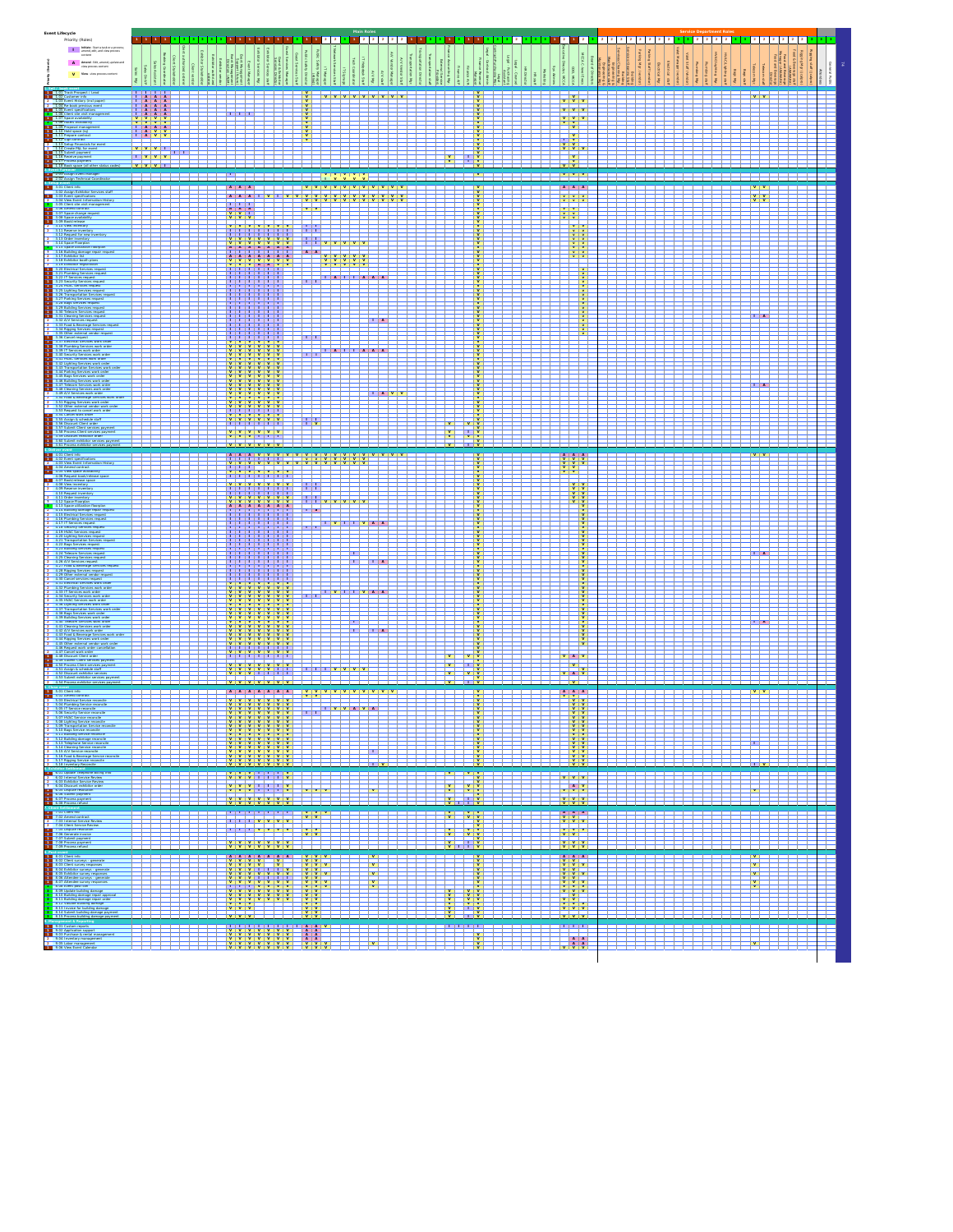| Event Lifecyck                                                                                                                                                                                                                                                                                                                                                                                            |                                                                                                                                                                                                                                                                                                                                                                                                                                   |                                                                      | 1 2 2 2 2 2 2 2 2 1                                                                                                                                                                                                                                                                                                                                    |                                                                                                                                                                         | $-2$                                                                                              |                     |                                                                                                                   |
|-----------------------------------------------------------------------------------------------------------------------------------------------------------------------------------------------------------------------------------------------------------------------------------------------------------------------------------------------------------------------------------------------------------|-----------------------------------------------------------------------------------------------------------------------------------------------------------------------------------------------------------------------------------------------------------------------------------------------------------------------------------------------------------------------------------------------------------------------------------|----------------------------------------------------------------------|--------------------------------------------------------------------------------------------------------------------------------------------------------------------------------------------------------------------------------------------------------------------------------------------------------------------------------------------------------|-------------------------------------------------------------------------------------------------------------------------------------------------------------------------|---------------------------------------------------------------------------------------------------|---------------------|-------------------------------------------------------------------------------------------------------------------|
| Priority (Roles)                                                                                                                                                                                                                                                                                                                                                                                          | 111111111                                                                                                                                                                                                                                                                                                                                                                                                                         | .                                                                    | $\vert$ 2 $\vert$ 2 $\vert$                                                                                                                                                                                                                                                                                                                            |                                                                                                                                                                         |                                                                                                   |                     |                                                                                                                   |
| $\begin{tabular}{ c c } \hline \textbf{I} & \textbf{Indistance-Start1} \\ \hline \textbf{taskar1 process}; \\ \hline \textbf{A} & \textbf{anset, ed1, and} \\ \hline \textbf{V} & \textbf{vivwprocess} \\ \hline \textbf{V} & \textbf{content} \\ \hline \end{tabular}$                                                                                                                                   |                                                                                                                                                                                                                                                                                                                                                                                                                                   |                                                                      |                                                                                                                                                                                                                                                                                                                                                        |                                                                                                                                                                         |                                                                                                   |                     |                                                                                                                   |
|                                                                                                                                                                                                                                                                                                                                                                                                           |                                                                                                                                                                                                                                                                                                                                                                                                                                   |                                                                      |                                                                                                                                                                                                                                                                                                                                                        |                                                                                                                                                                         |                                                                                                   |                     |                                                                                                                   |
|                                                                                                                                                                                                                                                                                                                                                                                                           |                                                                                                                                                                                                                                                                                                                                                                                                                                   |                                                                      |                                                                                                                                                                                                                                                                                                                                                        |                                                                                                                                                                         |                                                                                                   |                     |                                                                                                                   |
| 1.01 Track Prospect / Lead                                                                                                                                                                                                                                                                                                                                                                                |                                                                                                                                                                                                                                                                                                                                                                                                                                   |                                                                      | v v v v v                                                                                                                                                                                                                                                                                                                                              | $\begin{array}{c c c c} \mathbf{v} & \mathbf{v} & \mathbf{v} \\ \hline \mathbf{v} & \mathbf{v} & \mathbf{v} & \mathbf{v} \end{array}$                                   | ÷                                                                                                 |                     | <b>VVVVVVV</b>                                                                                                    |
|                                                                                                                                                                                                                                                                                                                                                                                                           |                                                                                                                                                                                                                                                                                                                                                                                                                                   |                                                                      | الكاركات                                                                                                                                                                                                                                                                                                                                               |                                                                                                                                                                         |                                                                                                   |                     | ⊐                                                                                                                 |
|                                                                                                                                                                                                                                                                                                                                                                                                           |                                                                                                                                                                                                                                                                                                                                                                                                                                   |                                                                      |                                                                                                                                                                                                                                                                                                                                                        | $\begin{array}{ c c c c c }\hline v&v&v&v\\ \hline v&v&v&v\\ \hline v&v&v&v\\ \hline \end{array}$                                                                       |                                                                                                   |                     |                                                                                                                   |
|                                                                                                                                                                                                                                                                                                                                                                                                           |                                                                                                                                                                                                                                                                                                                                                                                                                                   |                                                                      |                                                                                                                                                                                                                                                                                                                                                        | v                                                                                                                                                                       |                                                                                                   |                     |                                                                                                                   |
| 1.09 Proposal management<br>1.10 Hold space (ig)<br>1.11 Prepare contract<br>1.12 Sign contract<br>1.13 Setup Financials<br>1.14 Creative management                                                                                                                                                                                                                                                      | $\frac{1}{\sqrt{1-\frac{1}{\sqrt{1-\frac{1}{\sqrt{1-\frac{1}{\sqrt{1-\frac{1}{\sqrt{1-\frac{1}{\sqrt{1-\frac{1}{\sqrt{1-\frac{1}{\sqrt{1-\frac{1}{\sqrt{1-\frac{1}{\sqrt{1-\frac{1}{\sqrt{1-\frac{1}{\sqrt{1-\frac{1}{\sqrt{1-\frac{1}{\sqrt{1-\frac{1}{\sqrt{1-\frac{1}{\sqrt{1-\frac{1}{\sqrt{1-\frac{1}{\sqrt{1-\frac{1}{\sqrt{1-\frac{1}{\sqrt{1-\frac{1}{\sqrt{1-\frac{1}{\sqrt{1-\frac{1}{\sqrt{1-\frac{1}{\sqrt{1-\frac{1$ |                                                                      |                                                                                                                                                                                                                                                                                                                                                        |                                                                                                                                                                         |                                                                                                   |                     |                                                                                                                   |
| amit paymee<br>asiyo payme                                                                                                                                                                                                                                                                                                                                                                                | <b>TVVV</b>                                                                                                                                                                                                                                                                                                                                                                                                                       | 고고                                                                   |                                                                                                                                                                                                                                                                                                                                                        | $\frac{v}{v}$<br>$\frac{1}{\sqrt{2}}$                                                                                                                                   |                                                                                                   |                     |                                                                                                                   |
| 1.18 Book space (all oth                                                                                                                                                                                                                                                                                                                                                                                  | v v v m                                                                                                                                                                                                                                                                                                                                                                                                                           |                                                                      | $rac{v}{v}$<br>÷                                                                                                                                                                                                                                                                                                                                       |                                                                                                                                                                         |                                                                                                   |                     |                                                                                                                   |
| 2.01 Awign Event Manager<br>2.02 Awign Technical Coor                                                                                                                                                                                                                                                                                                                                                     |                                                                                                                                                                                                                                                                                                                                                                                                                                   | ▅▅▅▅ <mark>▅▅▅▅▅</mark> ▅▅▅▊▅ <u>▅▗</u> ▗▅▅▅▅▅▕▚▚▚▚▚ <del>▚▞</del> ▅ | <u> 2002 - 2003 - 100 - 100 - 100 - 100 - 100 - 100 - 100 - 100 - 100 - 100 - 100 - 100 - 100 - 100 - 100 - 100 - 100 - 100 - 100 - 100 - 100 - 100 - 100 - 100 - 100 - 100 - 100 - 100 - 100 - 100 - 100 - 100 - 100 - 100 - 10</u>                                                                                                                   |                                                                                                                                                                         | 99 P.S                                                                                            |                     |                                                                                                                   |
| Client Info                                                                                                                                                                                                                                                                                                                                                                                               | –⊦                                                                                                                                                                                                                                                                                                                                                                                                                                | <u>a bahasi sebagaan a</u>                                           | <b>VIVIVIV</b>                                                                                                                                                                                                                                                                                                                                         | $\sqrt{A A A}$                                                                                                                                                          | $V$ $V$                                                                                           |                     | <b>IV V V V V V V</b>                                                                                             |
| 12 Assign Exhibitor Services sta<br>13 Event specifications<br>14 View Event Information Hist                                                                                                                                                                                                                                                                                                             |                                                                                                                                                                                                                                                                                                                                                                                                                                   |                                                                      |                                                                                                                                                                                                                                                                                                                                                        | $\begin{array}{c c c c} \mathsf{v} & \mathsf{v} & \mathsf{v} \\ \hline \mathsf{v} & \mathsf{v} & \mathsf{v} \\ \hline \mathsf{v} & \mathsf{v} & \mathsf{v} \end{array}$ | $\frac{V}{V}$                                                                                     |                     | VVVVVV                                                                                                            |
| Client site visit ma<br>Amend contract<br>Space change requ                                                                                                                                                                                                                                                                                                                                               |                                                                                                                                                                                                                                                                                                                                                                                                                                   | eee                                                                  | 5335                                                                                                                                                                                                                                                                                                                                                   |                                                                                                                                                                         | $v$ $v$                                                                                           |                     |                                                                                                                   |
|                                                                                                                                                                                                                                                                                                                                                                                                           |                                                                                                                                                                                                                                                                                                                                                                                                                                   | <u>x x x x x x x</u>                                                 | <b>V</b> v v v v                                                                                                                                                                                                                                                                                                                                       |                                                                                                                                                                         | <u>HH</u>                                                                                         |                     |                                                                                                                   |
| 07 Space charge request<br>08 Space availability<br>09 Book/velaxes<br>10 Venv incoming<br>11 Space inventory<br>11 Separator inventory<br>12 Deparator inventory<br>14 Space of intention floorpian<br>15 Space of intention floorpian<br>17 Ea                                                                                                                                                          |                                                                                                                                                                                                                                                                                                                                                                                                                                   |                                                                      |                                                                                                                                                                                                                                                                                                                                                        |                                                                                                                                                                         | Æ۵                                                                                                |                     |                                                                                                                   |
|                                                                                                                                                                                                                                                                                                                                                                                                           |                                                                                                                                                                                                                                                                                                                                                                                                                                   |                                                                      | $\frac{v}{v}$ $\frac{v}{v}$ $\frac{v}{v}$ $\frac{v}{v}$ $\frac{v}{v}$                                                                                                                                                                                                                                                                                  |                                                                                                                                                                         | A A                                                                                               |                     |                                                                                                                   |
|                                                                                                                                                                                                                                                                                                                                                                                                           |                                                                                                                                                                                                                                                                                                                                                                                                                                   | <b>ATTALLAR</b>                                                      | 122222                                                                                                                                                                                                                                                                                                                                                 |                                                                                                                                                                         |                                                                                                   |                     |                                                                                                                   |
| 19 Exhibiter registration<br>20 Electrical Services request<br>21 Plumbing Services request<br>22 IT Services request<br>22 Security Services request                                                                                                                                                                                                                                                     |                                                                                                                                                                                                                                                                                                                                                                                                                                   |                                                                      | si sinanan                                                                                                                                                                                                                                                                                                                                             |                                                                                                                                                                         |                                                                                                   |                     | AA                                                                                                                |
| <b>HVAC Services rea</b><br>Lighting Services request                                                                                                                                                                                                                                                                                                                                                     |                                                                                                                                                                                                                                                                                                                                                                                                                                   |                                                                      |                                                                                                                                                                                                                                                                                                                                                        |                                                                                                                                                                         | $\overline{1}$                                                                                    |                     |                                                                                                                   |
| 7. Parking Services request<br>8. Bags Services request<br>9. Building Services request                                                                                                                                                                                                                                                                                                                   |                                                                                                                                                                                                                                                                                                                                                                                                                                   |                                                                      |                                                                                                                                                                                                                                                                                                                                                        |                                                                                                                                                                         |                                                                                                   |                     |                                                                                                                   |
|                                                                                                                                                                                                                                                                                                                                                                                                           |                                                                                                                                                                                                                                                                                                                                                                                                                                   |                                                                      | $\overline{\mathbf{v}}$<br>$\overline{\mathbf{v}}$                                                                                                                                                                                                                                                                                                     |                                                                                                                                                                         |                                                                                                   |                     | <b>TA</b>                                                                                                         |
|                                                                                                                                                                                                                                                                                                                                                                                                           |                                                                                                                                                                                                                                                                                                                                                                                                                                   |                                                                      | $\overline{\phantom{a}}$<br>$\overline{\mathbf{v}}$                                                                                                                                                                                                                                                                                                    |                                                                                                                                                                         |                                                                                                   |                     | $\overline{1}$ $\overline{1}$ $\overline{1}$ $\overline{1}$ $\overline{1}$<br>⇉                                   |
| 3.29 Building Sarvices request<br>3.20 Telescom Services request<br>3.31 Clearring Services request<br>3.23 AV Services request<br>3.23 AV Services request<br>3.23 AV Services request<br>3.35 Clear external versior request<br>3.36 Clear                                                                                                                                                              |                                                                                                                                                                                                                                                                                                                                                                                                                                   | $\frac{1}{x}$                                                        | $\frac{1}{x}$ , $\frac{1}{x}$ , $\frac{1}{x}$                                                                                                                                                                                                                                                                                                          |                                                                                                                                                                         | <b>THE R</b>                                                                                      |                     |                                                                                                                   |
|                                                                                                                                                                                                                                                                                                                                                                                                           |                                                                                                                                                                                                                                                                                                                                                                                                                                   |                                                                      | <b>THE VEH V</b>                                                                                                                                                                                                                                                                                                                                       |                                                                                                                                                                         | $\overline{1}$                                                                                    |                     | AA                                                                                                                |
| r som an american work order<br>19 Flumbing Services work order<br>19 Flumbing Services work order<br>19 MAC Services work order<br>2 Lighting Services work order<br>1 Tramportation Services work order                                                                                                                                                                                                 |                                                                                                                                                                                                                                                                                                                                                                                                                                   |                                                                      | واصاصاصا                                                                                                                                                                                                                                                                                                                                               |                                                                                                                                                                         |                                                                                                   |                     | ┱                                                                                                                 |
|                                                                                                                                                                                                                                                                                                                                                                                                           |                                                                                                                                                                                                                                                                                                                                                                                                                                   |                                                                      |                                                                                                                                                                                                                                                                                                                                                        |                                                                                                                                                                         |                                                                                                   |                     |                                                                                                                   |
| <b>Parking Services work order<br/>Bags Services work order<br/>Building Services work order<br/>Telecom Services work order<br/>Clearing Services work order</b>                                                                                                                                                                                                                                         |                                                                                                                                                                                                                                                                                                                                                                                                                                   |                                                                      | <b>v</b> v                                                                                                                                                                                                                                                                                                                                             |                                                                                                                                                                         |                                                                                                   |                     | $\overline{\mathbf{F}}$ $\mathbf{A}$                                                                              |
| 48 Chaining Sarvices were erost<br>49 A/V Services work order<br>50 Food & Beverage Services work order<br>51 Rigging Services work order<br>52 Request to cancel work order<br>54 Cancel work order<br>54 Cancel work order                                                                                                                                                                              |                                                                                                                                                                                                                                                                                                                                                                                                                                   |                                                                      | $\mathbf{v}$ $\mathbf{v}$                                                                                                                                                                                                                                                                                                                              |                                                                                                                                                                         |                                                                                                   |                     | <b>IAV</b>                                                                                                        |
|                                                                                                                                                                                                                                                                                                                                                                                                           |                                                                                                                                                                                                                                                                                                                                                                                                                                   |                                                                      | AA<br>$\overline{\mathbf{v}}$                                                                                                                                                                                                                                                                                                                          |                                                                                                                                                                         |                                                                                                   |                     |                                                                                                                   |
| Assign & schedule staff<br>Discount Client order<br>Submit Client services paym                                                                                                                                                                                                                                                                                                                           |                                                                                                                                                                                                                                                                                                                                                                                                                                   |                                                                      | $\begin{array}{ c c c c c }\hline & A & A & V & V & V \\ \hline & I & V & V & I & V \\ \hline & A & & & A & \end{array}$<br>$\overline{\mathbf{v}}$<br>⊻                                                                                                                                                                                               |                                                                                                                                                                         | $\pm$ $\frac{1}{\mathbf{v}}$                                                                      |                     |                                                                                                                   |
| rocess Client services paym                                                                                                                                                                                                                                                                                                                                                                               |                                                                                                                                                                                                                                                                                                                                                                                                                                   | <u>Malia di Walio</u>                                                | 荨<br>⊹<br>$\frac{v}{v}$<br>Ħ                                                                                                                                                                                                                                                                                                                           |                                                                                                                                                                         |                                                                                                   |                     |                                                                                                                   |
| 01 Client Info                                                                                                                                                                                                                                                                                                                                                                                            |                                                                                                                                                                                                                                                                                                                                                                                                                                   |                                                                      |                                                                                                                                                                                                                                                                                                                                                        |                                                                                                                                                                         | $V$ $V$                                                                                           |                     | <b>IVEVENTY IVEN</b>                                                                                              |
| 4.01 Client into<br>Example and the state of the state of the Control of the Control<br>4.04 Arnord contract<br>4.04 Arnord contract<br>4.05 Yeav space and<br>4.05 Repared book/release space<br>4.07 Restrictions space<br>4.07 Restrict into the                                                                                                                                                       |                                                                                                                                                                                                                                                                                                                                                                                                                                   |                                                                      |                                                                                                                                                                                                                                                                                                                                                        | VAAA<br>VVVV                                                                                                                                                            | $\frac{x}{v}$ $\frac{v}{v}$                                                                       |                     |                                                                                                                   |
| a,                                                                                                                                                                                                                                                                                                                                                                                                        |                                                                                                                                                                                                                                                                                                                                                                                                                                   | <u>x x x x x x x </u>                                                | <u> 1999 - 1999 - 1999 - 1999 - 1999 - 1999 - 1999 - 1999 - 1999 - 1999 - 1999 - 1999 - 1999 - 1999 - 1999 - 199</u><br>v v v v v                                                                                                                                                                                                                      |                                                                                                                                                                         |                                                                                                   |                     |                                                                                                                   |
|                                                                                                                                                                                                                                                                                                                                                                                                           |                                                                                                                                                                                                                                                                                                                                                                                                                                   | <u> Tristan di Santan</u>                                            | A A A A V                                                                                                                                                                                                                                                                                                                                              | $\frac{v}{v}$                                                                                                                                                           | ٣F                                                                                                |                     |                                                                                                                   |
| 4.11 Order Inventory<br>4.12 Space Floorplan                                                                                                                                                                                                                                                                                                                                                              |                                                                                                                                                                                                                                                                                                                                                                                                                                   |                                                                      | $\begin{array}{c c c c c c} \hline \textbf{1} & \textbf{A} & & & \\ \hline \textbf{V} & \textbf{V} & \textbf{V} & \textbf{V} & \textbf{V} \\ \hline \textbf{V} & \textbf{V} & \textbf{V} & \textbf{V} & \textbf{V} \end{array}$                                                                                                                        | $\frac{v}{v}$                                                                                                                                                           | F                                                                                                 |                     |                                                                                                                   |
| 2 Januar utilization floorpion<br>1 Studing durings repair region<br>5 Silochical Services regiant<br>1 Studing Services regiant<br>6 Plambing Services regiant<br>1 Studing Services regiant<br>10 Liphing Services regiant<br>10 Liphing Services                                                                                                                                                       |                                                                                                                                                                                                                                                                                                                                                                                                                                   |                                                                      |                                                                                                                                                                                                                                                                                                                                                        |                                                                                                                                                                         | $\overline{1}$ a                                                                                  |                     |                                                                                                                   |
|                                                                                                                                                                                                                                                                                                                                                                                                           |                                                                                                                                                                                                                                                                                                                                                                                                                                   |                                                                      | <u>in in in in in</u>                                                                                                                                                                                                                                                                                                                                  |                                                                                                                                                                         | $\overline{\phantom{a}}$                                                                          |                     | AA                                                                                                                |
|                                                                                                                                                                                                                                                                                                                                                                                                           |                                                                                                                                                                                                                                                                                                                                                                                                                                   |                                                                      | <b>Research</b>                                                                                                                                                                                                                                                                                                                                        |                                                                                                                                                                         |                                                                                                   |                     |                                                                                                                   |
| : Bags Services request<br>! Building Services requ<br>! Telecom Services req                                                                                                                                                                                                                                                                                                                             |                                                                                                                                                                                                                                                                                                                                                                                                                                   |                                                                      | ═╪═╪╤                                                                                                                                                                                                                                                                                                                                                  |                                                                                                                                                                         |                                                                                                   |                     | $\overline{1}$ $\overline{1}$ $\overline{4}$                                                                      |
| Clearing Services re<br>Food & Be<br>non Ser                                                                                                                                                                                                                                                                                                                                                              |                                                                                                                                                                                                                                                                                                                                                                                                                                   |                                                                      | است<br>−                                                                                                                                                                                                                                                                                                                                               |                                                                                                                                                                         |                                                                                                   |                     | <b>TELA</b>                                                                                                       |
| Rigging Services request<br>Other external vendor rec                                                                                                                                                                                                                                                                                                                                                     |                                                                                                                                                                                                                                                                                                                                                                                                                                   |                                                                      |                                                                                                                                                                                                                                                                                                                                                        |                                                                                                                                                                         |                                                                                                   |                     |                                                                                                                   |
| 4.30 Cancel services request<br>4.31 Electrical Services work<br>4.32 Plumbing Services work                                                                                                                                                                                                                                                                                                              |                                                                                                                                                                                                                                                                                                                                                                                                                                   |                                                                      |                                                                                                                                                                                                                                                                                                                                                        |                                                                                                                                                                         |                                                                                                   |                     |                                                                                                                   |
| 11 Services work order<br>1 Security Services work on<br>1 MWC Services work order                                                                                                                                                                                                                                                                                                                        |                                                                                                                                                                                                                                                                                                                                                                                                                                   |                                                                      | <b>TELEVISION</b><br>∓+                                                                                                                                                                                                                                                                                                                                |                                                                                                                                                                         | त्तव                                                                                              |                     | AA                                                                                                                |
| 5 Lighting Services work orde<br>7 Tramsportation Services wo                                                                                                                                                                                                                                                                                                                                             |                                                                                                                                                                                                                                                                                                                                                                                                                                   |                                                                      |                                                                                                                                                                                                                                                                                                                                                        |                                                                                                                                                                         |                                                                                                   |                     |                                                                                                                   |
| Transportation Services www.<br>Bags Services work order<br>Building Services work order<br>Telecom Services work order                                                                                                                                                                                                                                                                                   |                                                                                                                                                                                                                                                                                                                                                                                                                                   |                                                                      | v v                                                                                                                                                                                                                                                                                                                                                    |                                                                                                                                                                         |                                                                                                   |                     | <b>TELA</b>                                                                                                       |
| Jeaning Services work order<br>UV Services work order                                                                                                                                                                                                                                                                                                                                                     |                                                                                                                                                                                                                                                                                                                                                                                                                                   |                                                                      | <b>v</b> v v v v                                                                                                                                                                                                                                                                                                                                       |                                                                                                                                                                         |                                                                                                   |                     | $\overline{a}$                                                                                                    |
|                                                                                                                                                                                                                                                                                                                                                                                                           |                                                                                                                                                                                                                                                                                                                                                                                                                                   |                                                                      | VV<br>$\overline{\mathbf{v}}$<br><b>TAY VY</b>                                                                                                                                                                                                                                                                                                         | ₩                                                                                                                                                                       |                                                                                                   |                     |                                                                                                                   |
|                                                                                                                                                                                                                                                                                                                                                                                                           |                                                                                                                                                                                                                                                                                                                                                                                                                                   | VVVVVVI                                                              | $\overline{\mathbf{v}}$<br>−<br>3 = 1 = 1 = 1 =<br>$\overline{\mathbf{v}}$<br>÷.                                                                                                                                                                                                                                                                       | $\frac{1}{y}$ v a v<br>$\frac{v}{v}$ $\frac{v}{v}$                                                                                                                      |                                                                                                   |                     |                                                                                                                   |
| rocess Client services payn<br>ssign & schedule staff                                                                                                                                                                                                                                                                                                                                                     |                                                                                                                                                                                                                                                                                                                                                                                                                                   |                                                                      | <b>TVVVV</b><br>⊺⊽<br>$\mathbf{v}$                                                                                                                                                                                                                                                                                                                     | V V A V                                                                                                                                                                 | $\overline{1}$<br>a ka                                                                            |                     |                                                                                                                   |
|                                                                                                                                                                                                                                                                                                                                                                                                           |                                                                                                                                                                                                                                                                                                                                                                                                                                   |                                                                      |                                                                                                                                                                                                                                                                                                                                                        |                                                                                                                                                                         |                                                                                                   |                     |                                                                                                                   |
|                                                                                                                                                                                                                                                                                                                                                                                                           | - 1                                                                                                                                                                                                                                                                                                                                                                                                                               | AAAAAAA VVVVV<br>$\mathbf{1}$                                        | –∟                                                                                                                                                                                                                                                                                                                                                     | $\frac{v}{v}$ $\frac{a}{v}$ $\frac{a}{v}$                                                                                                                               | $\frac{v}{v}$ $\frac{v}{v}$                                                                       |                     | <b>THE VIVE VIVE </b>                                                                                             |
|                                                                                                                                                                                                                                                                                                                                                                                                           |                                                                                                                                                                                                                                                                                                                                                                                                                                   |                                                                      | I V V A V                                                                                                                                                                                                                                                                                                                                              |                                                                                                                                                                         | <b>com</b>                                                                                        |                     | $\overline{A}$                                                                                                    |
| 5.09 True                                                                                                                                                                                                                                                                                                                                                                                                 |                                                                                                                                                                                                                                                                                                                                                                                                                                   |                                                                      |                                                                                                                                                                                                                                                                                                                                                        |                                                                                                                                                                         |                                                                                                   |                     |                                                                                                                   |
| 2 5.10 Bags Service reconcile<br>2 5.11 Building Service reconcile                                                                                                                                                                                                                                                                                                                                        | ▆▆                                                                                                                                                                                                                                                                                                                                                                                                                                | 3331                                                                 |                                                                                                                                                                                                                                                                                                                                                        |                                                                                                                                                                         |                                                                                                   |                     | È                                                                                                                 |
| 2 $\pm$ 11 Building demans reconcile<br>2 $\pm$ 13 Telephone Service reconcile<br>2 $\pm$ 14 Clearing Service reconcile<br>2 $\pm$ 15 AV Service reconcile<br>2 $\pm$ 15 AV Service reconcile<br>2 $\pm$ 15 AV Service reconcile<br>2 $\pm$ 17 R                                                                                                                                                          |                                                                                                                                                                                                                                                                                                                                                                                                                                   |                                                                      | $\overline{\phantom{a}}$ and $\overline{\phantom{a}}$<br>----                                                                                                                                                                                                                                                                                          |                                                                                                                                                                         |                                                                                                   |                     | $\mathbf{1}$                                                                                                      |
|                                                                                                                                                                                                                                                                                                                                                                                                           | ٢٢                                                                                                                                                                                                                                                                                                                                                                                                                                | 222222                                                               | 32<br>⇛                                                                                                                                                                                                                                                                                                                                                |                                                                                                                                                                         |                                                                                                   |                     |                                                                                                                   |
| 6, Exhibition of Update Telephone Billing Info<br><mark>11</mark> 6.01 Update Telephone Billing Info                                                                                                                                                                                                                                                                                                      |                                                                                                                                                                                                                                                                                                                                                                                                                                   |                                                                      | $\frac{1}{\sqrt{2}}$ , $\frac{1}{\sqrt{2}}$ , $\frac{1}{\sqrt{2}}$ , $\frac{1}{\sqrt{2}}$ , $\frac{1}{\sqrt{2}}$ , $\frac{1}{\sqrt{2}}$ , $\frac{1}{\sqrt{2}}$ , $\frac{1}{\sqrt{2}}$ , $\frac{1}{\sqrt{2}}$ , $\frac{1}{\sqrt{2}}$ , $\frac{1}{\sqrt{2}}$ , $\frac{1}{\sqrt{2}}$ , $\frac{1}{\sqrt{2}}$ , $\frac{1}{\sqrt{2}}$ , $\frac{1}{\sqrt{2}}$ |                                                                                                                                                                         | $\pm$ $\pm$                                                                                       |                     |                                                                                                                   |
| $\begin{tabular}{ c c c c} 2 & 6.02 Internal Service Review \\ 2 & 6.01 Exhibit Service Review \\ 7 & 6.04 Uncount estimate \\ 1 & 6.05 Uncode resolution \\ \end{tabular}$                                                                                                                                                                                                                               |                                                                                                                                                                                                                                                                                                                                                                                                                                   | 133                                                                  |                                                                                                                                                                                                                                                                                                                                                        |                                                                                                                                                                         | $V$ $V$                                                                                           |                     |                                                                                                                   |
| 6.06 Submit payment<br>6.07 Process payment                                                                                                                                                                                                                                                                                                                                                               |                                                                                                                                                                                                                                                                                                                                                                                                                                   | <u>   v   v   v   v   v  </u>                                        | $\frac{1}{2}$                                                                                                                                                                                                                                                                                                                                          | v<br>v v v v<br>v v v v                                                                                                                                                 | ᆍ                                                                                                 |                     |                                                                                                                   |
| q,                                                                                                                                                                                                                                                                                                                                                                                                        |                                                                                                                                                                                                                                                                                                                                                                                                                                   |                                                                      |                                                                                                                                                                                                                                                                                                                                                        |                                                                                                                                                                         | $\frac{1}{2}$                                                                                     | ی میں میں بھی بھی ہ | ┵<br>┵                                                                                                            |
| nt Settlement<br>7.01 Client afb<br>7.02 Amend centract<br>7.03 Internal Service Revi<br>7.05 Dispute resolution<br>7.05 Dispute resolution                                                                                                                                                                                                                                                               |                                                                                                                                                                                                                                                                                                                                                                                                                                   | 1222 <b>.</b> 1223. .<br>1223 1224                                   |                                                                                                                                                                                                                                                                                                                                                        |                                                                                                                                                                         | $\frac{v}{v}$ $\frac{v}{v}$                                                                       |                     | E                                                                                                                 |
| .05 Generate invoice<br>.07 Submit payment<br>.08 Process payment                                                                                                                                                                                                                                                                                                                                         | ≢                                                                                                                                                                                                                                                                                                                                                                                                                                 |                                                                      | राज्यप्रप्राप्तप्राप्ताः ।<br><mark>अउउउउउउ</mark>                                                                                                                                                                                                                                                                                                     | $\begin{array}{ c c c c }\n\hline\nv & v & v & v \\ \hline\nv & v & v & v\n\end{array}$                                                                                 | $\Box$                                                                                            |                     |                                                                                                                   |
| 7.09 Process refund                                                                                                                                                                                                                                                                                                                                                                                       |                                                                                                                                                                                                                                                                                                                                                                                                                                   |                                                                      |                                                                                                                                                                                                                                                                                                                                                        |                                                                                                                                                                         |                                                                                                   |                     |                                                                                                                   |
| $\begin{tabular}{ c c } \hline $1$: C. Center 1 is 6. \hline \hline 4. 00. Center 1 is 6. \hline \hline 5. 00. Center 1 is 6. \hline \hline 5. 00. Center 1 is 6. \hline \hline 6. 00. Center 2 is 6. \hline \hline 6. 00. After 1 is 6. \hline \hline 6. 00. After 1 is 6. \hline \hline 7. 00. After 1 is 6. \hline \hline 8. 00. After 1 is 6. \hline \hline 8. 00. After 1 is 6. \hline \hline 1. 00$ | وصفي ويفي                                                                                                                                                                                                                                                                                                                                                                                                                         |                                                                      |                                                                                                                                                                                                                                                                                                                                                        | د در در در د و ه<br>د در در در در در در در در د<br>در در در در در در در در د                                                                                            | $\begin{array}{c c}\n\ast & \ast & \ast \\ \ast & \ast & \ast \\ \ast & \ast & \ast\n\end{array}$ |                     | <u>a serie de la contrada de la contrada de la con</u><br>Ħ<br>$\overline{\mathbf{v}}$<br>$\overline{\mathbf{v}}$ |
|                                                                                                                                                                                                                                                                                                                                                                                                           |                                                                                                                                                                                                                                                                                                                                                                                                                                   |                                                                      |                                                                                                                                                                                                                                                                                                                                                        |                                                                                                                                                                         |                                                                                                   |                     | $\overline{\mathbf{v}}$<br>$\overline{\mathbf{v}}$                                                                |
|                                                                                                                                                                                                                                                                                                                                                                                                           |                                                                                                                                                                                                                                                                                                                                                                                                                                   |                                                                      |                                                                                                                                                                                                                                                                                                                                                        |                                                                                                                                                                         | $\frac{1}{2}$                                                                                     |                     | $\frac{v}{v}$<br>$\frac{v}{v}$                                                                                    |
|                                                                                                                                                                                                                                                                                                                                                                                                           | ∸<br>┵                                                                                                                                                                                                                                                                                                                                                                                                                            | 33 S S<br>المساحم                                                    | –∟                                                                                                                                                                                                                                                                                                                                                     |                                                                                                                                                                         |                                                                                                   |                     |                                                                                                                   |
| 8.11 Building damage repair order<br>8.12 Valuate building damage<br>8.13 Invoice for building damage<br>8.14 Submit building damage paym<br>8.15 Process building damage paym                                                                                                                                                                                                                            |                                                                                                                                                                                                                                                                                                                                                                                                                                   |                                                                      |                                                                                                                                                                                                                                                                                                                                                        |                                                                                                                                                                         | $\begin{array}{c}\n\ast & \ast & \ast \\ \ast & \ast & \ast \\ \ast & \ast & \ast\n\end{array}$   |                     |                                                                                                                   |
| 9.01 Custom reports<br>9.02 Application support<br>9.02 Purchase & rental manage                                                                                                                                                                                                                                                                                                                          |                                                                                                                                                                                                                                                                                                                                                                                                                                   |                                                                      |                                                                                                                                                                                                                                                                                                                                                        |                                                                                                                                                                         |                                                                                                   | 7 H H               | <u>ہ سے سے سے سے سے سے د</u><br>ta a shekar                                                                       |
| 2 9.04 Inventory management<br>2 9.05 Labor management<br>1 9.05 View Event Calendar                                                                                                                                                                                                                                                                                                                      |                                                                                                                                                                                                                                                                                                                                                                                                                                   |                                                                      | $\frac{1}{2}$                                                                                                                                                                                                                                                                                                                                          |                                                                                                                                                                         |                                                                                                   |                     | $\mathbf{v}$                                                                                                      |
|                                                                                                                                                                                                                                                                                                                                                                                                           |                                                                                                                                                                                                                                                                                                                                                                                                                                   |                                                                      |                                                                                                                                                                                                                                                                                                                                                        |                                                                                                                                                                         |                                                                                                   |                     | $\mathbf{v}$                                                                                                      |

**Service Department Roles**

**Mai**